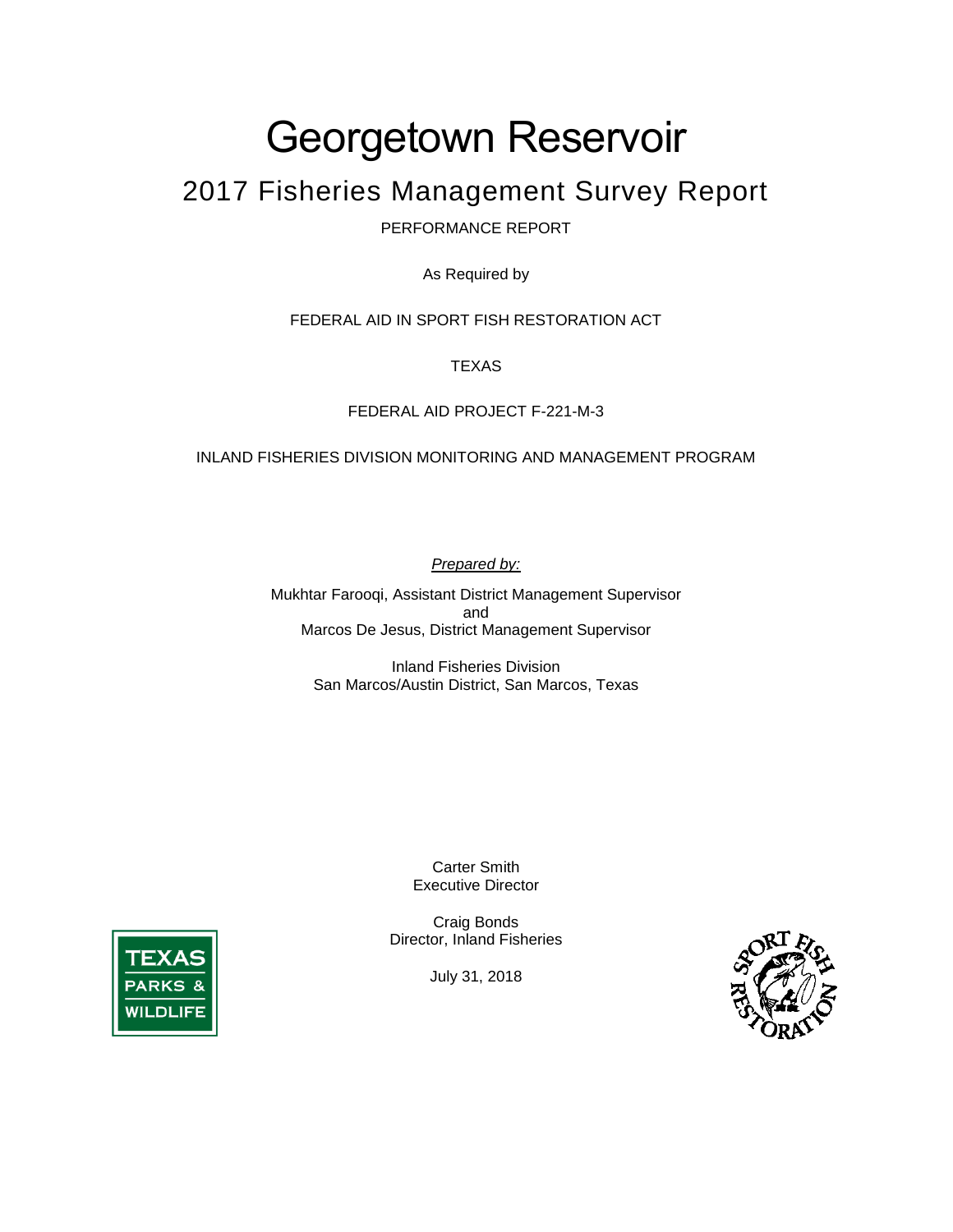### Contents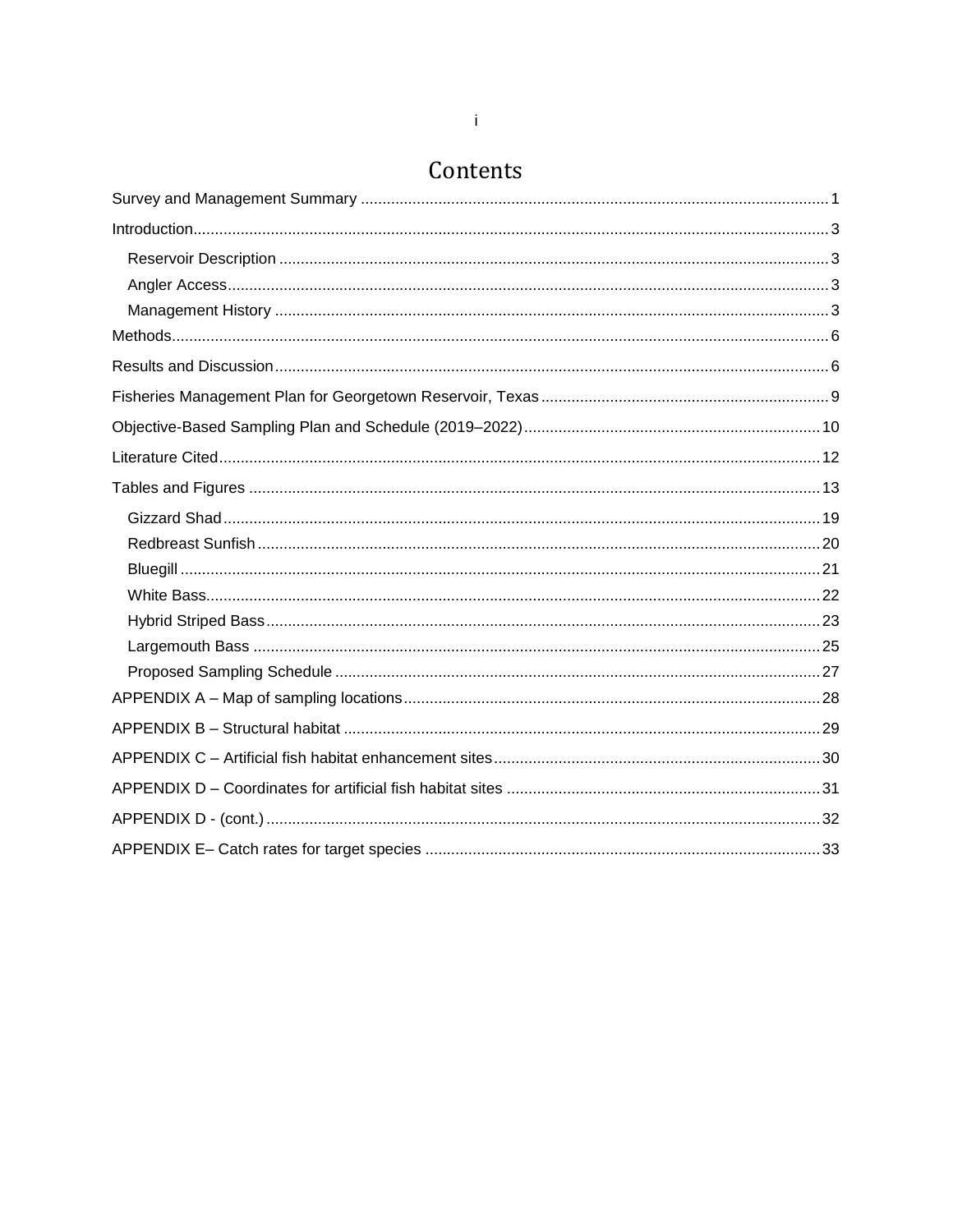### **Survey and Management Summary**

<span id="page-2-0"></span>Fish populations in Georgetown Reservoir were surveyed in 2017 using electrofishing and in 2018 using gill netting. Historical data are presented with the 2017-2018 data for comparison. This report summarizes results of the survey and contains a fisheries management plan for the reservoir based on those findings.

**Reservoir Description:** Georgetown Reservoir is a 1,297-acre impoundment (when full) of the North San Gabriel River located in Williamson County, Texas. The dam was constructed in 1980 by the U.S. Army Corp of Engineers (USACE) for flood control, municipal water supply and recreation. Georgetown Reservoir is mesotrophic with a mean TSI chl-*a* of 57.06, and a 10-year change of +7.11 (Texas Commission on Environmental Quality 2018). Water level varies widely and is replenished via an intrabasin transfer from Stillhouse Hollow Reservoir.

**Management History**: Important sport fish included White Bass, Largemouth Bass, and Hybrid Striped Bass (Palmetto Bass and Sunshine Bass). Since 2003, Palmetto Bass were stocked annually, except in 2010, 2012, and 2014. Sunshine Bass were stocked instead of Palmetto Bass in 2014. Smallmouth Bass were first stocked in 1978 and more recently from 2006 to 2008, and from 2010 to 2011. However, stocking ceased in 2012 to reduce potential impact to the genetically pure Guadalupe Bass population in the San Gabriel River. Stockings of Blue Catfish were conducted in 2000 and 2001 in an attempt to establish a fishery for this species. Florida Largemouth Bass were stocked in 1986 to improve trophy fish potential. Largemouth Bass have been managed since 1993 with a 14- to 18-inch slot-length limit. An evaluation of that length limit suggested it had been successful in increasing density and angler catch rate of Largemouth Bass greater than 14 inches in length. Angler harvest of sub-slot bass was not sufficient to improve growth under the slot length limit. Georgetown Reservoir has never been reported to support aquatic vegetation. Since 2007, 30 fish habitat sites were installed and are maintained in partnership with SCHFC to provide cover for fish and allow anglers the opportunity to increase their catch rate by targeting these known sites. In 2017, all 30 existing fish attractor sites were supplemented with Mossback fish habitat structures in partnership with the Sun City Hunting and Fishing Club (SCHFC) and funded by the Brazos River Authority (BRA). Structural shoreline habitat consisted primarily of rocky shoreline and gravel shoreline.

In collaboration with BRA, fish habitat availability, river/reservoir connectivity, and access were assessed at various lake levels at Georgetown Reservoir as a component of the controlling authority's operating plan for the Brazos River Basin. Threshold recommendations were provided to decrease potential impacts to the fishery during future basin-wide water level manipulations. The Georgetown Reservoir management threshold recommendation was 787 ft above mean sea level (MSL). Overall, littoral areas and woody habitat are significantly compromised below 787 ft above MSL. Two of three public ramps on the reservoir remain functional below 772 ft MSL. All boat ramp functionality is lost below 769 ft MSL, which is 22 ft below conservation pool.

In 2017, Georgetown Reservoir was classified as infested with zebra mussels by Texas Parks and Wildlife Department (TPWD) biologists after discovering larvae in routine water samples and young zebra mussels were found attached to rocks along the shoreline by BRA and TPWD.

#### **Fish Community**

- **Prey species:** Redbreast Sunfish, Gizzard Shad, Bluegill, and Threadfin Shad were the predominant prey species in 2017. Green Sunfish were also available as forage. Catch rates for Redbreast Sunfish and Threadfin Shad had increased since the 2013 survey.
- **Catfishes:** Blue Catfish, Channel Catfish, and Flathead Catfish were present in low abundance.
- **Temperate basses:** White Bass and Hybrid Striped Bass were present in the reservoir. White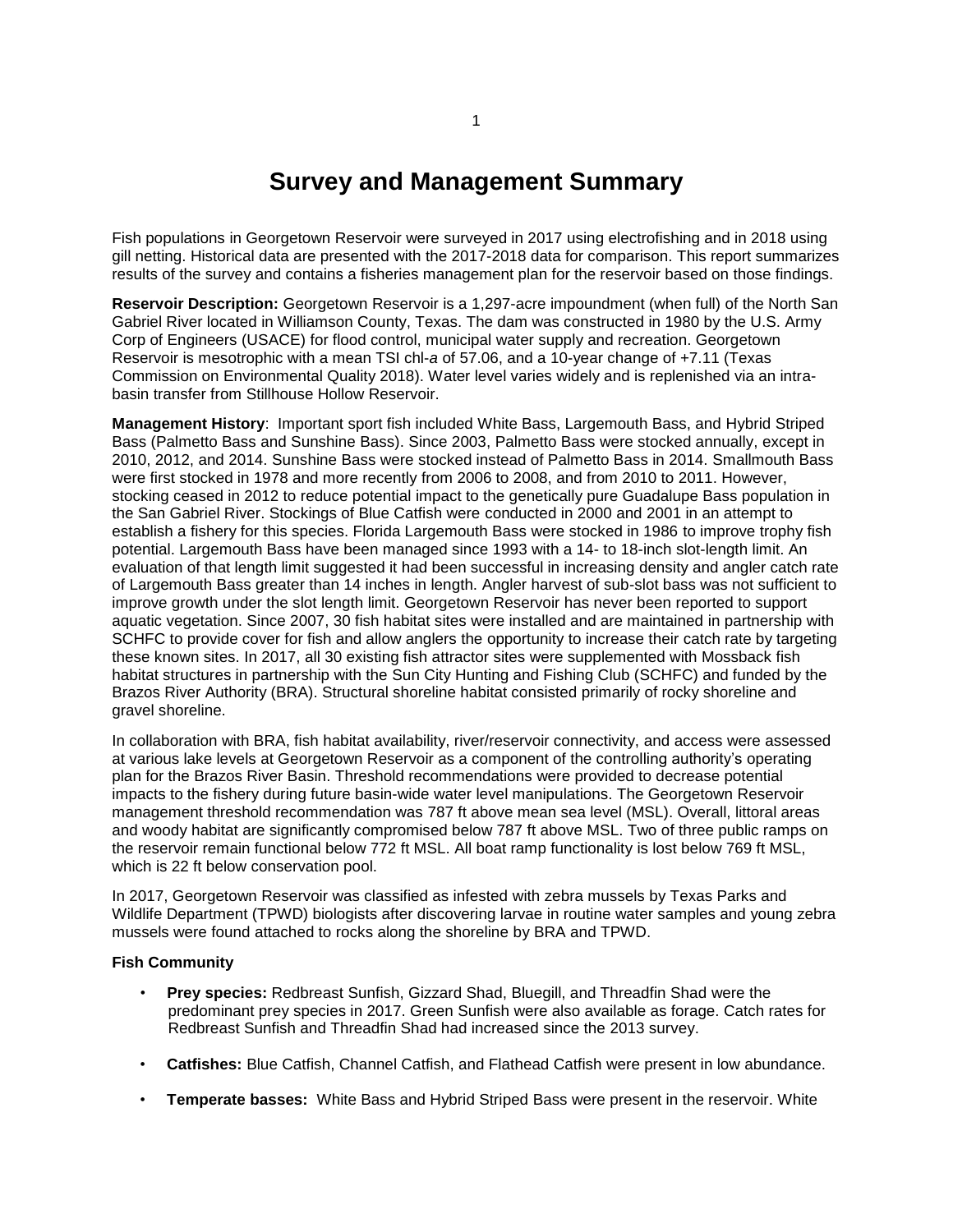Bass were present in low abundance, fish up to 13 inches in length were present. The catch rate of Hybrid Striped Bass was also low. Individuals collected in 2018 ranged from 7- to 22-inches in length and reached harvestable-size (18 inches) between ages three and four. Body condition of harvestable-size Hybrid Striped Bass was poor.

• **Black basses:** Largemouth Bass abundance was moderate and population size structure had improved since the 2009 and 2013 surveys. Body condition was low for fish over 14 inches in length. Growth was below average. The largest fish caught was 19 inches in length. Smallmouth Bass and Guadalupe Bass were present in low abundance.

**Management Strategies**: Most sport fish should continue to be managed with existing regulations. However, as a result of a review of existing harvest regulations for Largemouth Bass statewide, the 14- to 18-inch slot length limit will be replaced by the statewide 14-inch minimum length limit, effective September 1, 2018. Largemouth Bass daily bag will remain at five fish. Hybrid Striped Bass stocking will be terminated in 2018 due to the failure of the establishment of a viable fishery despite consistent stocking since 2003. Standard electrofishing will be conducted in 2021-2022. Fish structural habitat sites should continue to be replenished with brush and artificial habitat structures as needed.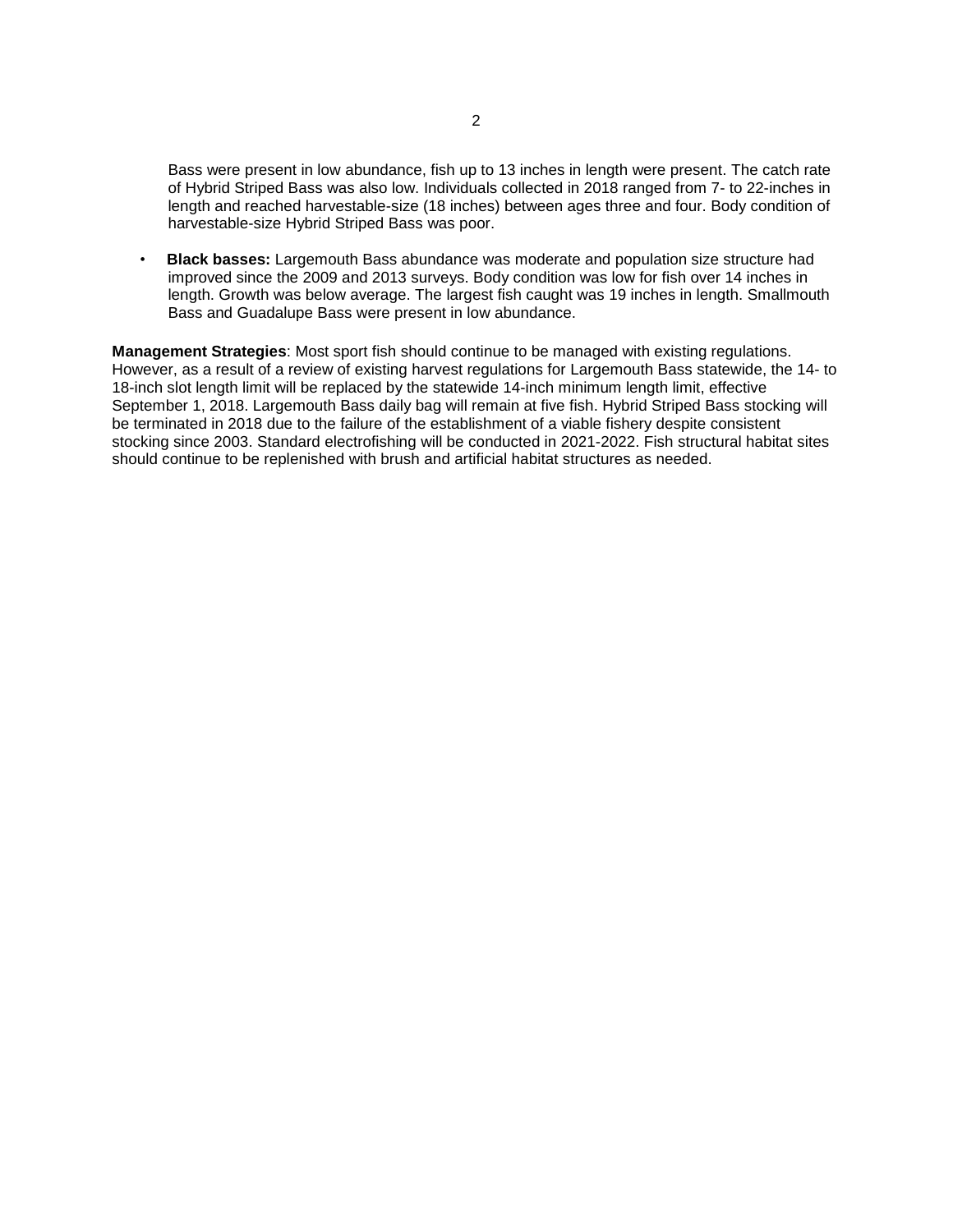#### **Introduction**

<span id="page-4-0"></span>This document is a summary of fisheries data collected from Georgetown Reservoir 2017-2018. The purpose of the document is to provide fisheries information and make management recommendations to protect and improve the sport fishery. While information on other fishes was collected, this report deals primarily with major sport fishes and important prey species. Historical data are presented with the 2017- 2018 data for comparison.

#### Reservoir Description

<span id="page-4-1"></span>Georgetown Reservoir is a 1,297-acre impoundment (when full) of the North San Gabriel River, a tributary of the Brazos River, located in Williamson County, Texas. The dam was constructed in 1980 by the USACE for flood control, municipal water supply, and recreation. Georgetown Reservoir has a drainage area of approximately 246 square miles, a shoreline length of 21.6 miles, and a shoreline development index of 4.9. The basin is steep-sided with relatively few shallow coves and shoal areas. The reservoir is located within the Edwards Plateau ecological area. Georgetown Reservoir is mesotrophic with a mean TSI chl-*a* of 57.06, and a 10-year change of +7.11 (Texas Commission on Environmental Quality 2018). Water level varies widely (Figure 1) and is replenished via transfer from Stillhouse Hollow Reservoir. Shoreline structural habitat consisted primarily of rocky shoreline and gravel shoreline. Georgetown Reservoir has never been reported to support aquatic vegetation. Other descriptive characteristics for Georgetown Reservoir are in Table 1.

#### Angler Access

<span id="page-4-2"></span>Boat access consisted of three public boat ramps, which were in good condition. Bank fishing access was good as the entire shoreline is USACE property and there are two public fishing piers. The upper end of the reservoir has a hiking trail (The Good Water Trail) and primitive camping area (Camp Tejas) which has historically allowed anglers access to the upper end of the reservoir during the White Bass spawning migration. Bank access was excellent along the USACE parks. Additional boat ramp characteristics are in Table 2.

#### Management History

<span id="page-4-3"></span>**Previous management strategies and actions:** Management strategies and actions from the previous survey report (Farooqi and De Jesus 2014) included:

1. New fish attractor sites should be added as needed and existing fish attractors should be refurbished at least once every three years in partnership with SCHFC.

**Action:** In 2007, all 30 existing fish attractor sites were supplemented with Mossback fish habitat structures in partnership with the SCHFC and funded by the BRA. These durable structures will ensure that the fish attractor sites continue to provide cover for fish even as the Ashe juniper brushpiles installed in 2013 and 2015 degrade between refurbishment intervals.

2. Request annual Palmetto Bass stockings at 15 per acre and conduct an additional gill net survey in spring 2016 to monitor the status of the Hybrid Striped Bass population and determine whether future stocking efforts should continue.

**Action:** Palmetto Bass were stocked in 2015, 2016, 2017, and 2018. Due to logistical issues, gill netting was not carried out in 2016, but was conducted in 2018.

3. Discontinue the stocking of Smallmouth Bass, since a genetically pure Guadalupe Bass population is known to exist in the South San Gabriel River, and hybridization between Guadalupe Bass and Smallmouth Bass has been shown to be detrimental to the integrity and sustainability of pure Guadalupe Bass populations.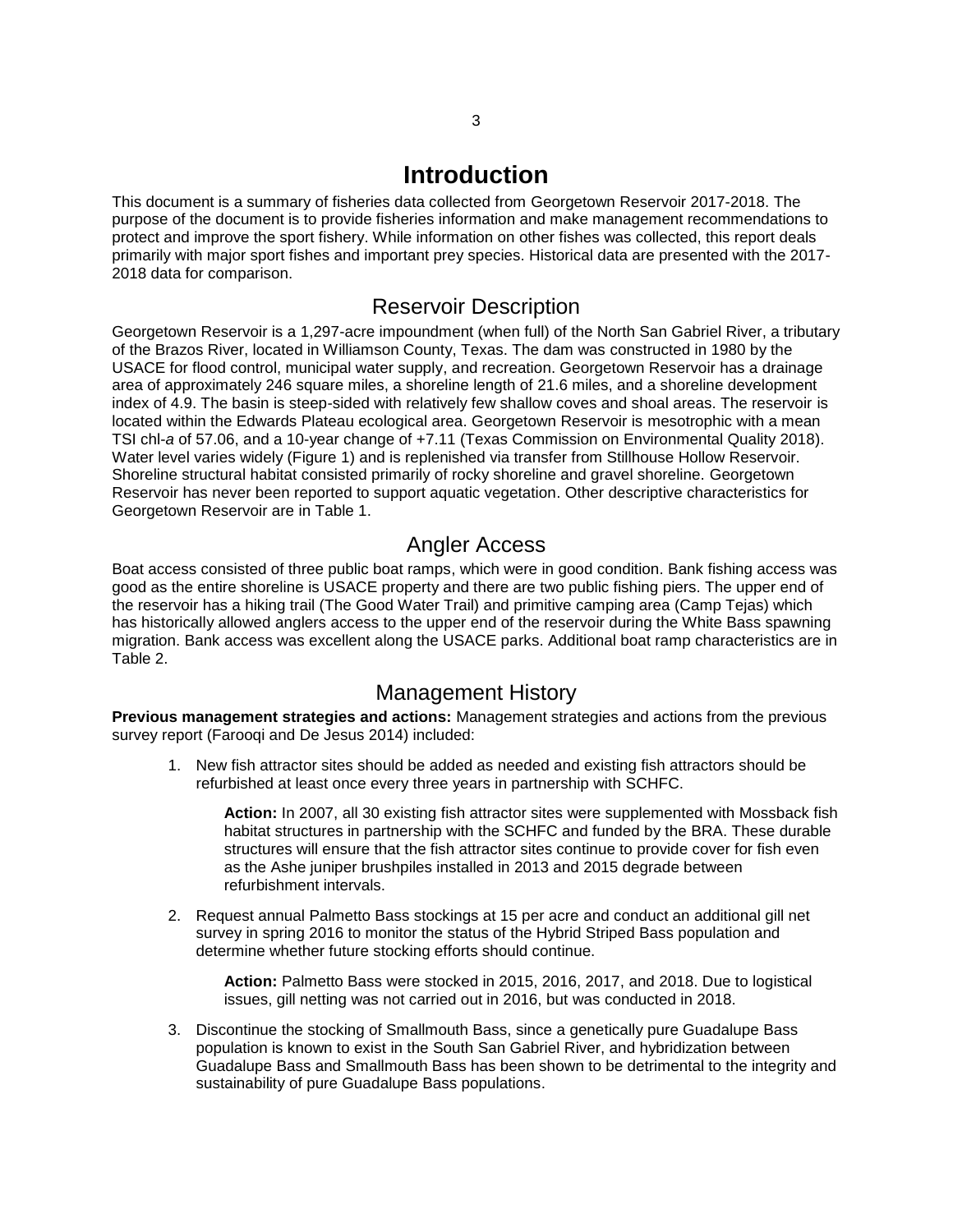**Action:** Stocking of Smallmouth Bass in Georgetown Reservoir has been terminated.

4. Continue to engage partners and the public about the negative impacts of aquatic invasive species using print media, social media, and public engagements.

**Action:** Following the confirmed infestation of zebra mussels in Georgetown Reservoir on 10/27/17, outreach efforts have included social media, print media, public presentations, and one-on-one interactions with constituents to help ensure "clean, drain, and dry" procedures are followed at Georgetown Reservoir.

**Harvest regulation history:** From 1986 to 1993, Largemouth Bass were managed with a 14-inch minimum length limit. A 14- to 18-inch slot length limit was implemented on September 1, 1993 to: increase abundance of bass greater than 14 inches in length; increase angler catches of bass greater than 14 inches in length; and, re-direct harvest at individuals less than 14 inches in length. White Bass were managed under an experimental 12-inch minimum length limit beginning September 1, 1995 to increase density, help stabilize year-to-year fluctuations in year class strength and increase angler yield. An analysis suggested reservoir inflows during spawning periods were more influential in determining White Bass density than angler harvest (Magnelia and De Jesus 2010). This regulation was rescinded September 1, 2004 in favor of the statewide 10-inch minimum length limit. Current regulations are found in Table 3.

**Stocking history:** Florida Largemouth Bass, Blue Catfish, Palmetto Bass, and Smallmouth Bass have been important species stocked in the reservoir. Georgetown Reservoir has been stocked with Palmetto Bass nearly every year since 2003 with the exceptions of 2010, 2012, and 2014 when the request could not be met due to production issues. However, Sunshine Bass were available and stocked in place of Palmetto Bass in 2014 to maintain the Hybrid Striped Bass fishery. Smallmouth Bass were stocked every year from 2006 to 2011 (except for 2009). In 2012, it was decided that Smallmouth Bass would no longer be stocked in Georgetown Reservoir due to potential negative effects on the genetically pure Guadalupe Bass Population in the South San Gabriel River. Florida Largemouth Bass were stocked in 1986 to increase trophy potential of the existing Largemouth Bass population. The complete stocking history is in Table 4.

**Vegetation/habitat management history:** Georgetown Reservoir has never been reported to support aquatic vegetation; probably due to the widely fluctuating water level and rocky substrate. Structural shoreline habitat consisted primarily of rocky shoreline and gravel shoreline. Some standing timber was available in main lake coves and the upper reaches of the reservoir. Artificial fish habitat structures have been installed and maintained throughout the reservoir to provide concentrated habitat for cover-seeking species and to help improve angler success.

In 2012, the BRA, in discussions with TPWD, asked for a fishery assessment to be provided for all eleven BRA jurisdictional reservoirs (Farooqi and De Jesus 2014). These assessments have been taken into consideration for a multi-year system operating plan for the Brazos River Basin. Assessments for Georgetown Reservoir included habitat availability, river/reservoir connectivity, and access at various lake levels. Based on these multiple assessments, threshold recommendations were provided to decrease potential impacts to the fishery during future basin-wide water level manipulations. Thus, the Georgetown Reservoir management threshold recommendation was designated as 787 ft above MSL, i.e., 4 ft below conservation pool. Overall, littoral areas and woody habitat are significantly compromised below 787 ft above MSL. Of three public ramps on Georgetown Reservoir, two remain functional below 772 ft MSL, and access is completely lost below 769 ft MSL, which is 22 feet below conservation pool. Future water level models under predicted BRA management potential scenarios show that duration of low-water periods reaching the critical threshold will be minimal and not significantly greater than what it has been recently.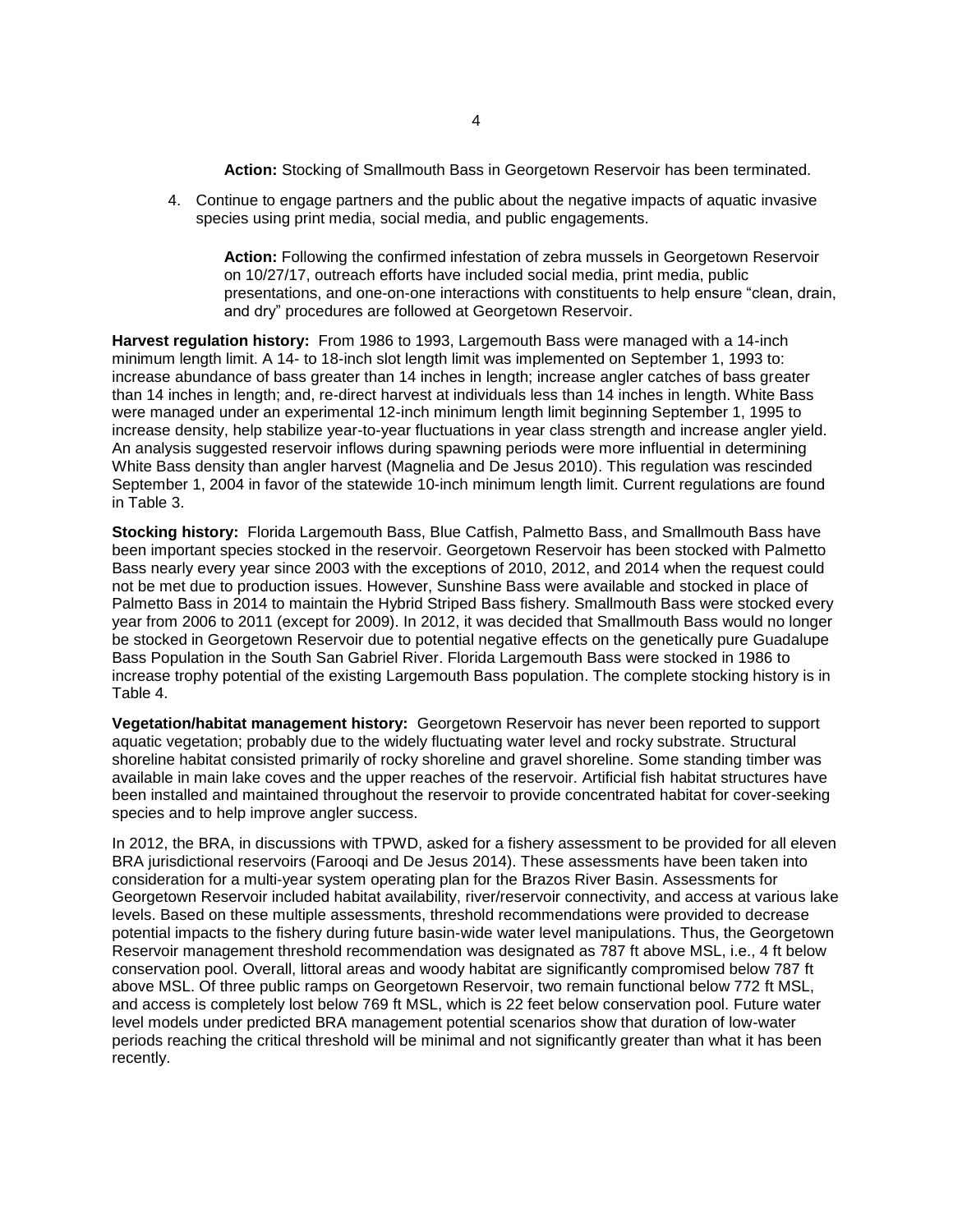**Water transfer:** Georgetown Reservoir is primarily used for flood control, municipal water supply, and recreation. An intra-basin pipeline from Stillhouse to Georgetown Reservoir is used to replenish water supply for the growing cities of Georgetown and Round Rock.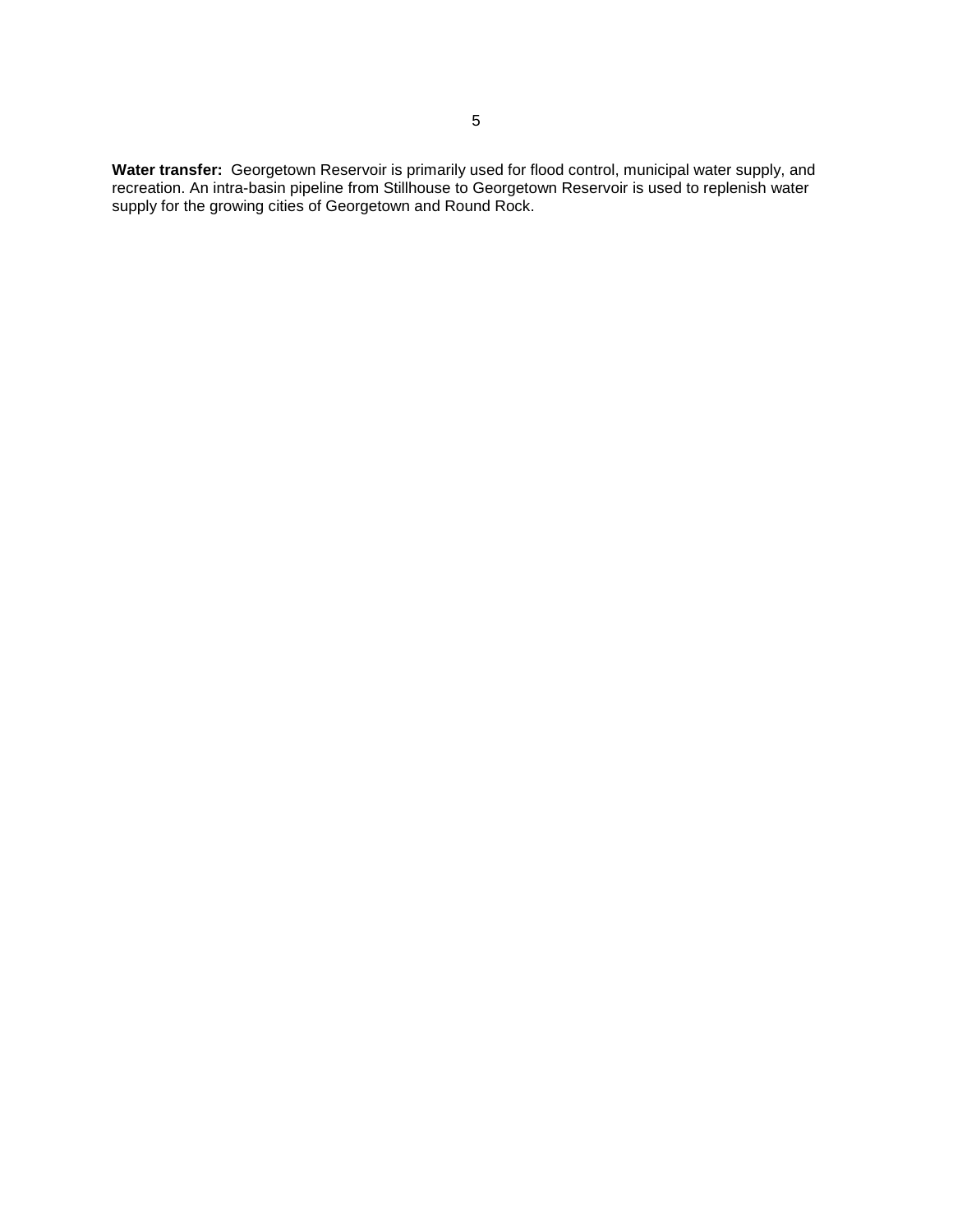### **Methods**

<span id="page-7-0"></span>Surveys were conducted to achieve survey and sampling objectives in accordance with the objectivebased sampling (OBS) plan for Georgetown Reservoir (TPWD unpublished). Primary components of the OBS plan are listed in Table 5. All survey sites (Appendix A) were randomly selected and all surveys were conducted according to the Fishery Assessment Procedures (TPWD, Inland Fisheries Division, unpublished manual revised 2015).

**Electrofishing** – Largemouth Bass, Sunfishes, and Gizzard Shad were collected by electrofishing (1.0 h at 12, 5-min stations). Catch per unit effort (CPUE) for electrofishing was recorded as the number of fish caught per hour (fish/h) of actual electrofishing. Ages for Largemouth Bass were determined by a Category 2 evaluation using otoliths from 13 randomly-selected fish (range 13.0 to 14.9 inches; TPWD, Inland Fisheries Division, unpublished manual revised 2015).

**Gill netting** – Hybrid Striped Bass and White Bass were collected by gill netting (15 net nights at 15 stations). Catch per unit effort (CPUE) was recorded as the number of fish per net night (fish/nn).

Age and growth for Hybrid Striped Bass were determined using otoliths for all stock-size fish (≥ 10 inches) collected in 2018 (Category 1, variable sample size; TPWD, Inland Fisheries Division, unpublished manual revised 2015).

**Statistics** – Sampling statistics (CPUE for various length categories), structural indices [Proportional Size Distribution (PSD), terminology modified by Guy et al. 2007], and condition indices [relative weight (*Wr*)] were calculated for target fishes according to Anderson and Neumann (1996). Palmetto Bass PSD was calculated according to Dumont and Neely (2011). Index of Vulnerability (IOV) was calculated for Gizzard Shad (DiCenzo et al. 1996). Standard error (SE) was calculated for structural indices and IOV. Relative standard error (RSE = 100 X SE of the estimate/estimate) was calculated for all CPUE statistics.

**Habitat** – A structural habitat and vegetation survey was conducted in 2017. Habitat was assessed with the digital shapefile method (TPWD, Inland Fisheries Division, unpublished manual revised 2015).

<span id="page-7-1"></span>**Water level** – Source for water level data was the United States Geological Survey (USGS 2018).

### **Results and Discussion**

**Habitat:** In 2017, littoral habitat consisted primarily of rocky shoreline (55.4%), natural shoreline (27.6%), and rock bluff (16.5%; Table 6, Appendix B). Stands of aquatic vegetation have never been documented at Georgetown Reservoir. In 2017, all 30 existing fish habitat sites were supplemented with Mossback fish habitat structures in partnership with the SCHFC and funded by BRA (Appendix C and D). These durable structures will ensure that the fish attractor sites continue to provide cover for fish even as the Ashe juniper brushpiles installed in 2013 and 2015 degrade between refurbishment intervals.

**Prey species:** Redbreast Sunfish, Gizzard Shad, Bluegill, and Threadfin Shad were the predominant prey species in 2017. Green Sunfish were also available as forage (Appendix E).

Total CPUE of Gizzard Shad (49.0/h) was lower than in 2013 (99.0/h) and 2009 (67.3/h; Figure 2). Index of Vulnerability for Gizzard Shad was 27; indicating 27% of Gizzard Shad were of vulnerable size (< 8 inches) and were available to existing predators. The IOV was similar to that recorded in the 2013 survey (29), but lower than in 2009 (50). Historically, this reservoir has had relatively low IOV values. The IOV in 2005, 2001, and 2000 were 17, 17, and 47 respectively.

Threadfin Shad were collected at the rate of 22.0/h in 2017, which is higher than in 2013 (8.0/h), but much lower than in 2009 (126.7/h).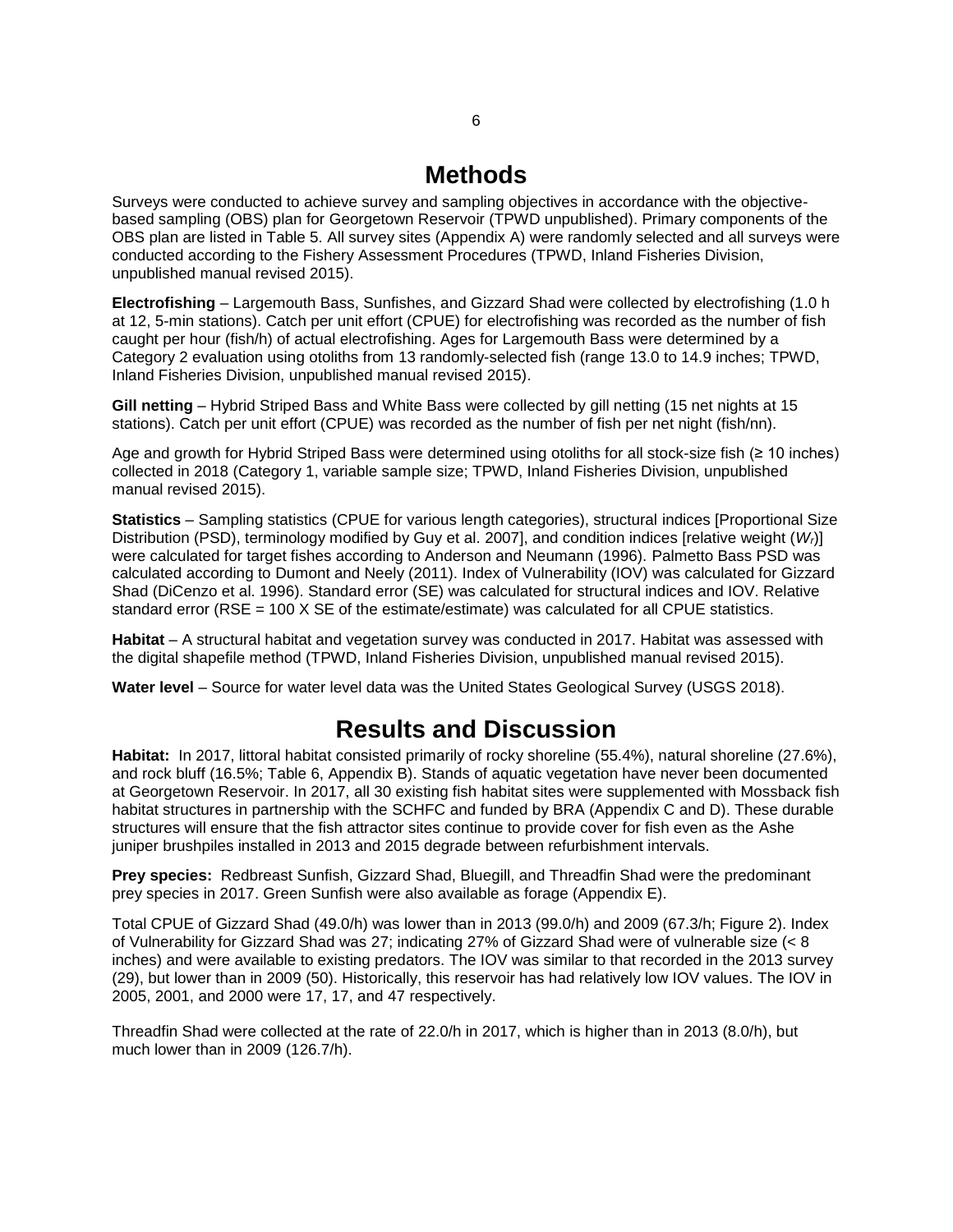Total CPUE of Redbreast Sunfish in 2017 (177.0/h) was higher than in 2013 (112.0/h) and considerably more than in 2009 (12.0/h). Population size structure has improved since 2009. A greater abundance of larger fish (6 to 8 inches in length) provide for better fishing opportunities for panfish anglers (Figure 3).

Bluegill total electrofishing CPUE was 40.0/h in 2017 which was similar to that recorded in 2013 (57.0/h), but higher than in 2009 (10.7/h). Nevertheless, Bluegill CPUE is typically relatively low for this reservoir (96.7/h in 2005, 63.0/h in 2001, and 35.0/h in 2000). In 2017, the majority of Bluegill were in the 2- to 3 inch size class (Figure 4).

**White Bass:** White Bass relative abundance remained low, based on gill netting. Nevertheless, angling pressure has historically accounted for a large fraction of the total fishing effort (40%; Magnelia and De Jesus (2006)).

The total gill net catch rate of White Bass was 3.7/nn in 2018. This was lower than that recorded in 2014 (7.1/nn) but was higher than in 2010 (1.6/nn) (Figure 5). The gillnet CPUE of harvestable size White Bass (≥ 10 inches) mirrored that of total CPUE for the last two surveys; nearly all the fish caught were ≥ 10 inches. CPUE-10 was 3.6/nn in 2018 compared to 7.1/nn in 2014, and 1.6/nn in 2010. In 2018, the largest fish caught was 13 inches in length. Body condition (*Wr*) for most fish was adequate. A new waterbody record weighing 2.2 lbs (16.88 in) was recorded in 2017.

Age of White Bass at harvestable size (requiring 13 fish between 9.0 and 10.9 inches in length) could not be determined because the sample size was too small to provide meaningful data (n=2).

**Hybrid Striped Bass:** This reservoir has been stocked with Palmetto Bass (female Striped Bass X male White Bass hybrid) nearly annually since 2003. However, in 2014 Palmetto Bass were unavailable so Sunshine Bass (male Striped Bass X female White Bass hybrid) were stocked instead of Palmetto Bass to maintain the Hybrid Striped Bass fishery. The gill net catch rate of Hybrid Striped Bass in 2018 was low (0.9/nn), similar to that obtained in 2014 (1.1/nn), and marginally higher than in 2010 (0.3/nn; Figure 6). In 2018, CPUE of harvestable-size fish was 0.3/nn. However, in both 2010 and 2014 no harvestable-size fish were captured despite gill net effort being tripled in 2010 and 2014 to better determine if stockings had been successful and document further expansion of the population. Individuals collected in 2018 ranged from 7- to 22-inches in length. Age and growth analysis from 2018 indicated individuals reached harvestable-size (18 inches) between ages three and four (N = 13; Figure 7). Body condition of Hybrid Striped Bass ≥ 18 inches in length (harvestable size) was poor  $(W_r < 85)$ .

**Largemouth Bass:** The lack of aquatic vegetation habitat and the frequency of fluctuating water levels on this reservoir most likely have a negative effect on Largemouth Bass spawning success and recruitment. Angler catch rates for Largemouth Bass on this reservoir have historically been low (Farooqi and De Jesus 2014).

In 2017, the reservoir contained a moderate-density Largemouth Bass population. The total CPUE of Largemouth Bass was 121.0/h in 2017 which is higher than that recorded in 2013 (53.0/h) and in 2009 (41.3/h; Figure 8). Stock CPUE has steadily increased since 2009. Stock CPUE was 30.0/h in 2009, 41.0/h in 2013, and 116.0 in 2017. In 2017, CPUE-14 was higher than in the previous two surveys. The CPUE-14 was 17.0/h compared to 5.0/h and 1.3/h in 2013 and 2009 respectively, while CPUE-18 was 2.0/h compared to 1.0/h and 0.0/h in 2013 and 2009 showing an improvement in numbers of bass within the slot limit.

In 2017, population size structure was good and had improved since the previous two surveys; population indices (Figure 8) were within the expected range (PSD 40 to 70, PSD-P 10 to 40, PSD-M 0 to 10) for a balanced population (Gabelhouse 1984).

Body condition of Largemouth Bass less than 14 inches in length was adequate in 2017 (Figure 6). However, most fish over 14 inches had poor body condition (*W<sup>r</sup>* < 85), which was not evident in the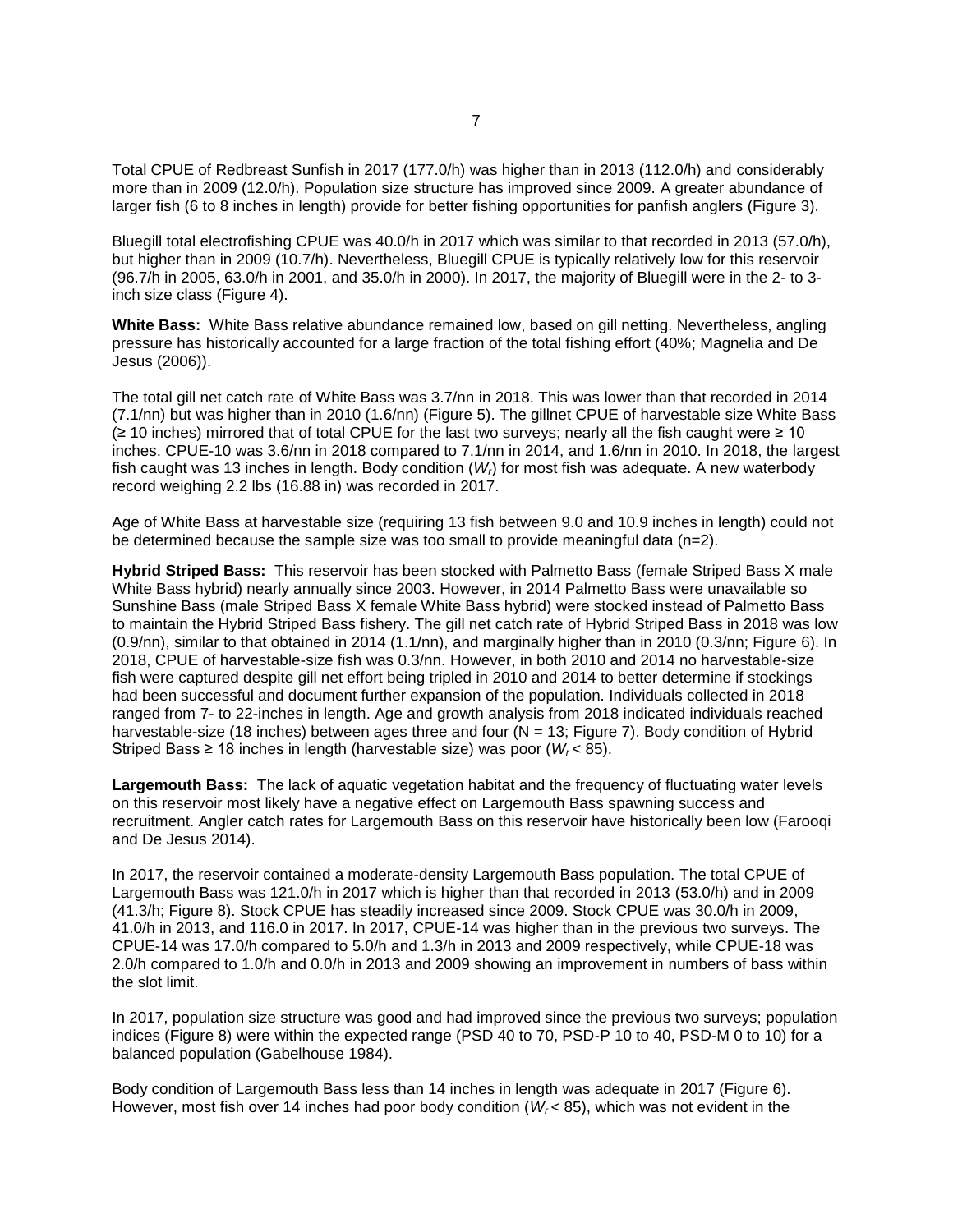previous two surveys.

Age and growth analysis from 2017 indicated individuals reached 14 inches between ages two and three  $(N = 13$ ; range =  $2 - 4$  years; Figure 9), which is below average compared to values for the Edwards Plateau ecological area (Prentice 1987).

**Other species:** Blue Catfish, Channel Catfish, Flathead Catfish, Smallmouth Bass, and Guadalupe Bass are present in low abundance at Georgetown Reservoir (Farooqi and De Jesus 2014). Sampling for these species was not a priority for this survey period due to historically low catch rates. However, field observations were taken when these species were encountered while sampling for other species at the reservoir. Sampling during the 2017-2018 season indicated the aforementioned species were present in very low numbers (Appendix E).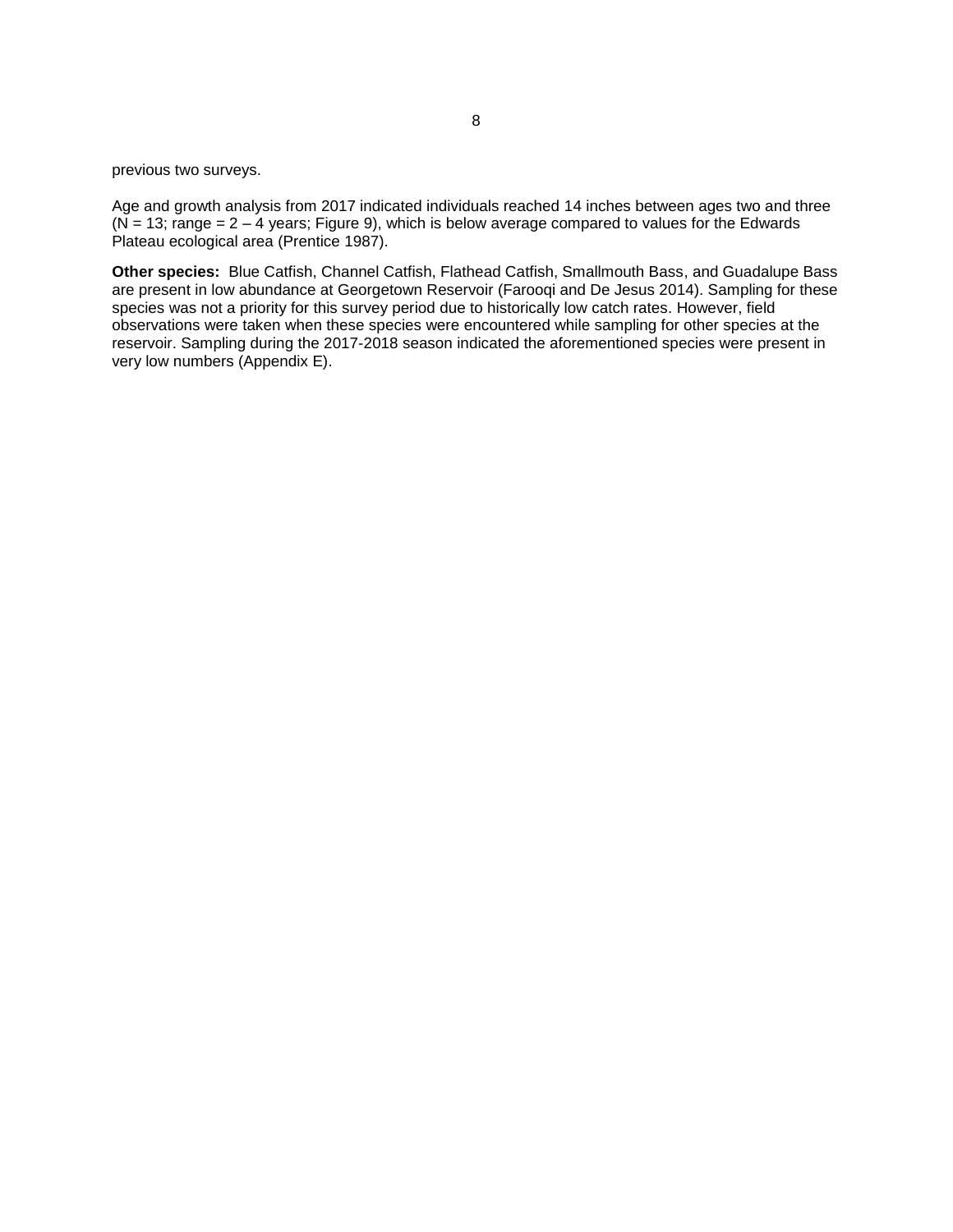### <span id="page-10-0"></span>**Fisheries Management Plan for Georgetown Reservoir, Texas**

Prepared – July 2018

**ISSUE 1:** Angler catch rates for Largemouth Bass on this reservoir have historically been low, as determined by previous fisheries management reports, due in part to a lack of suitable habitat.

#### MANAGEMENT STRATEGY

- 1. The artificial fish habitat program on this reservoir has been popular judging by interactions with anglers and reports by members of SCHFC. New fish habitat sites should be added as needed and existing sites should be refurbished with Ashe juniper brushpiles at least once every four years in partnership with SCHFC. Any new fish attractor sites should be supplemented with Mossback fish habitat structures.
- **ISSUE 2:** Hybrid Striped Bass have been stocked in this reservoir almost annually since 2003. Despite this, low catch rates, slow growth, and poor body condition of Hybrid Striped Bass, along with low catch rates of Gizzard Shad have been observed.

#### MANAGEMENT STRATEGY

- 1. Effective 2018, terminate Hybrid Striped Bass stocking in Georgetown Reservoir.
- **ISSUE 3:** Many invasive species threaten aquatic habitats and organisms in Texas and can adversely affect the state ecologically, environmentally, and economically. For example, zebra mussels (*Dreissena polymorpha*) can multiply rapidly and attach themselves to any available hard structure, restricting water flow in pipes, fouling swimming beaches and plugging engine cooling systems. Giant salvinia (*Salvinia molesta*) and other invasive vegetation species can form dense mats, interfering with recreational activities like fishing, boating, skiing and swimming. The financial costs of controlling and/or eradicating these types of invasive species are significant. Additionally, the potential for invasive species to spread to other river drainages and reservoirs via watercraft and other means is a serious threat to all public waters of the state*.* In 2017, Georgetown Reservoir was classified as infested by TPWD biologists.

#### MANAGEMENT STRATEGIES

- 1. Cooperate with USACE to post appropriate signage at access points around the reservoir.
- 2. Educate the public about how to comply with laws to reduce the spread of zebra mussels using all appropriate media.
- 3. Make a speaking point about invasive species when presenting to constituent and user groups.
- 4. Keep track of (i.e., map) existing and future inter-basin water transfers to facilitate potential invasive species responses.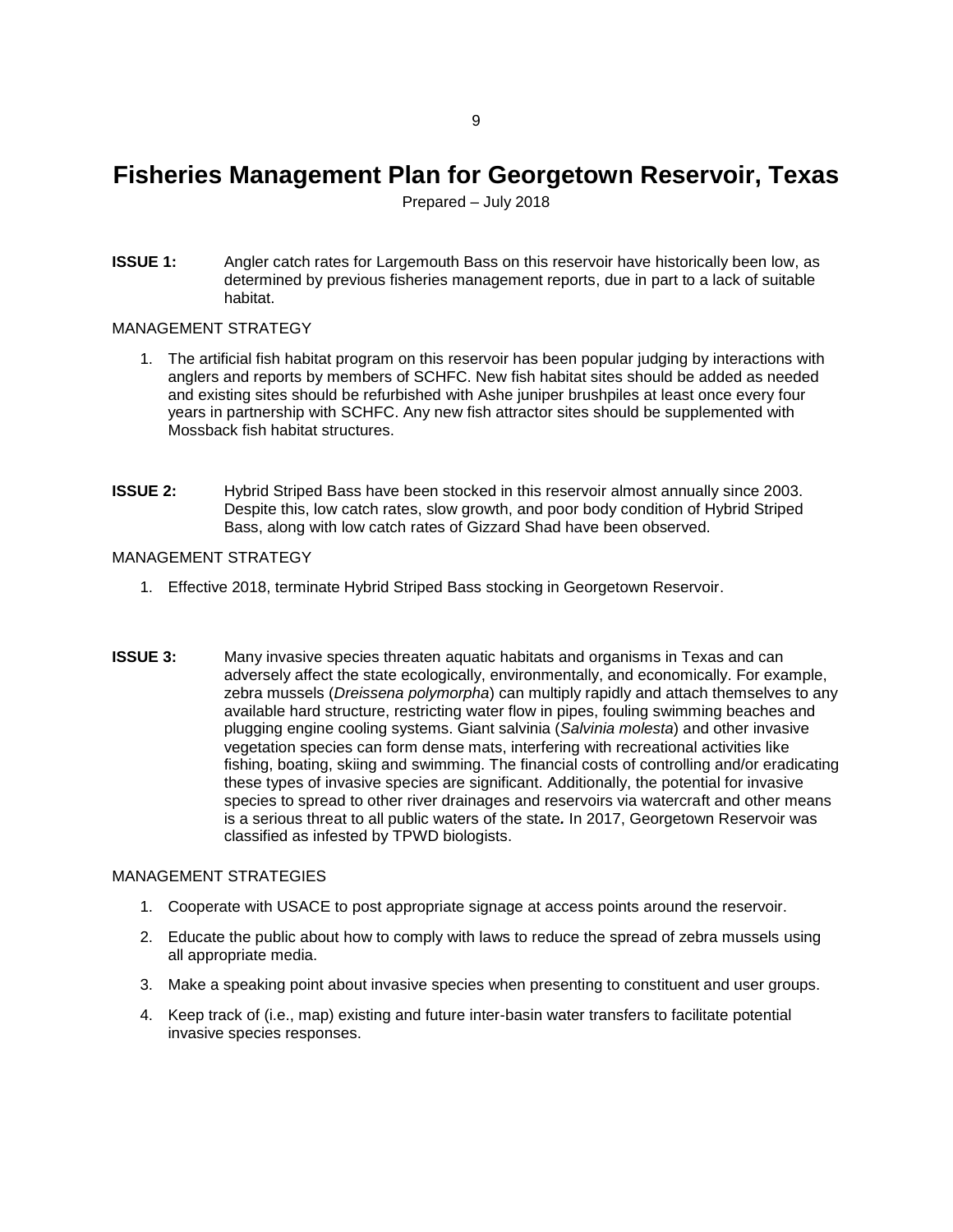### <span id="page-11-0"></span>**Objective-Based Sampling Plan and Schedule (2019–2022)**

#### Sport fish, forage fish, and other important fishes

Largemouth Bass is the most important sport fish species in Georgetown Reservoir. Known important forage species include Gizzard Shad, Redbreast Sunfish, and Bluegill.

#### Low-density fisheries

**Channel Catfish:** Historically, gill net catch rates have been low. Directed effort for Channel Catfish was 2.9% in a March 2003 to February 2004 creel survey (Magnelia and De Jesus, 2006). Due to low abundance, sampling for Channel Catfish is not a priority for the 2019-2022 sampling period.

**Blue Catfish:** Historically, gill net catch rates have been low. Sampling this population is not a priority for 2019-2022.

**Flathead Catfish:** Historically, gill net catch rates have been low. Sampling this population is not a priority for 2019-2022.

**White Bass:** Historically, White Bass relative abundance has been low. Total CPUE in 2018, 2014, and 2010 were 3.7/nn, 7.1/nn, and 1.6/nn, respectively. Sampling this population is not a priority for 2019- 2022.

**Hybrid Striped Bass:** Georgetown Reservoir has been stocked with Palmetto Bass nearly every year since 2003 except for 2010, 2012, and 2014 when the request could not be met due to production issues. However, Sunshine Bass were available and stocked instead of Palmetto Bass in 2014 to maintain the Hybrid Striped Bass fishery. Total CPUE in 2018, 2014, and 2010 were 0.9/nn, 1.1/nn, and 0.3/nn respectively. In view of the historically low abundance of Hybrid Striped Bass, stocking of this species has been terminated and future sampling is not required.

**Smallmouth Bass:** Smallmouth Bass were present in low numbers. A creel survey conducted from March 2003 to February 2004 indicated there was no directed effort for this species, although angler catches were documented (Magnelia and De Jesus 2006). Stocking requests for Smallmouth Bass were cancelled in 2012 following the confirmation of a pure Guadalupe Bass population in the South San Gabriel River. Hybridization between these two species has been shown to be detrimental to the integrity and sustainability of pure Guadalupe Bass populations. Sampling this population is not a priority for 2018- 2020. However, we will conduct general monitoring without established sampling objectives while conducting electrofishing surveys for Largemouth Bass.

#### Survey objectives, fisheries metrics, and sampling objectives

**Largemouth Bass**: Largemouth Bass is the most sought-after sport fish in Georgetown Reservoir. Directed angler effort was 35.4% during a creel survey conducted from March 2003 to February 2004 (Magnelia and De Jesus 2006). Total CPUE in 2018, 2013, and 2009 was 121.0/nn, 53.0/nn, and 41.3/nn respectively. A minimum of 12 randomly selected 5-min electrofishing sites will be sampled in 2021, but sampling will continue at random sites, if needed, until 50 stock-size fish are collected and the RSE of CPUE-S is ≤ 25 (the anticipated effort to meet both sampling objectives is 12 stations with 80% confidence). Exclusive of the original 12 random stations, three additional random stations will be predetermined in the event extra sampling is necessary. If failure to achieve either objective has occurred after one night of sampling and objectives can be attained with 6-12 additional random stations, another night of effort will be expended. An age and growth sample of 13 fish between 13.0 and 14.9 inches in length will be collected to assess the time required for Largemouth Bass to grow to the lower limit of the slot regulation (Category 2 evaluation, TPWD, Inland Fisheries Division, unpublished manual revised 2015).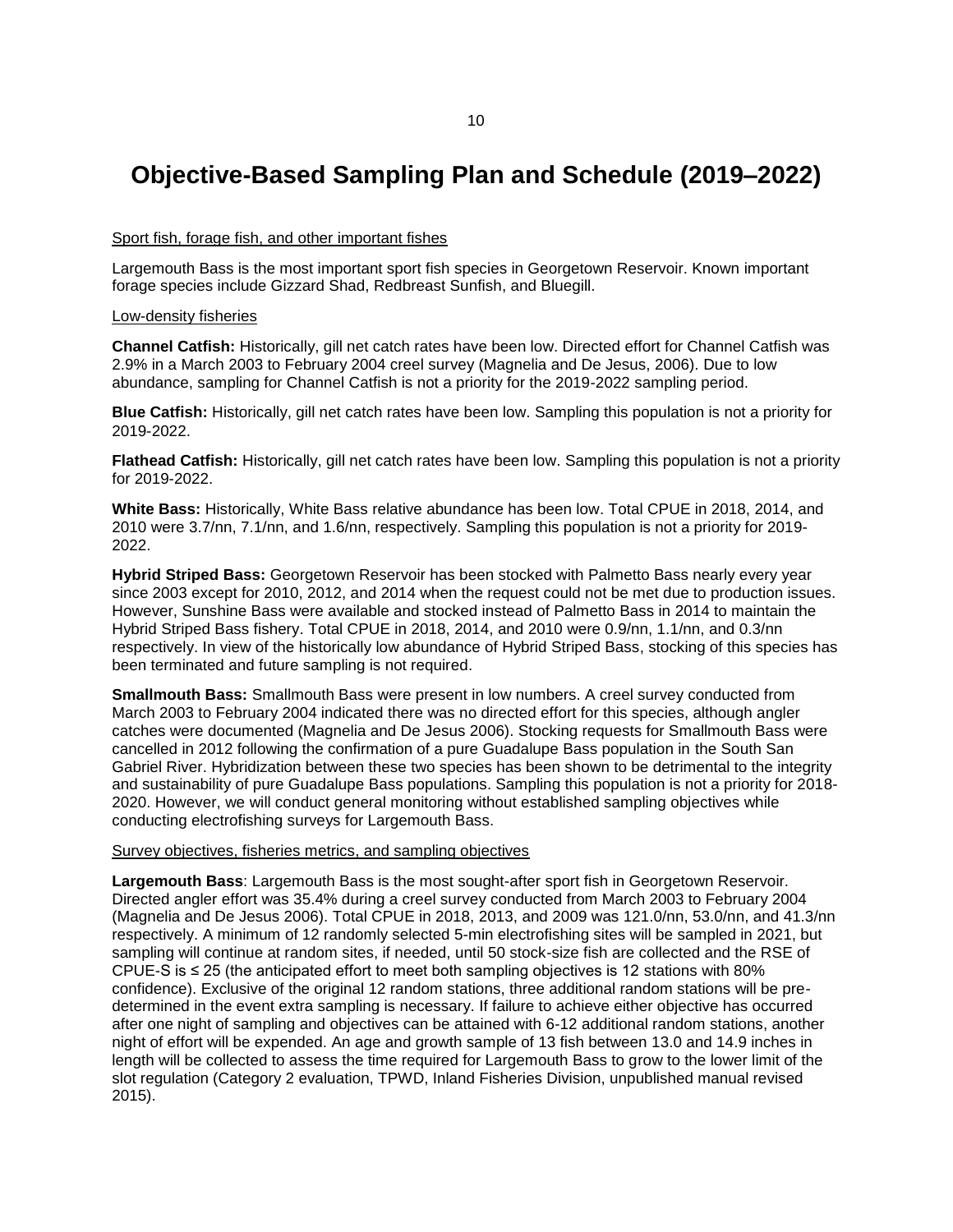**Bluegill, Redbreast Sunfish, and Gizzard Shad:** Bluegill, Redbreast Sunfish, and Gizzard Shad are the predominant prey species available in Georgetown Reservoir. Sampling effort determined by Largemouth Bass sampling objectives will result in sufficient numbers of Bluegill, Redbreast Sunfish, and Gizzard Shad for size structure estimation (PSD and IOV; 50 fish minimum at 5-12 stations with 80% confidence), but not for relative abundance estimates (RSE ≤ 25 of CPUE-Total; anticipated effort is 25-30 stations). At the sampling effort needed to achieve sampling objectives for Largemouth Bass, the expected RSE for CPUE-T is 30 for sunfish species combined. No additional effort will be expended to achieve an RSE=25 for CPUE of Bluegill, Redbreast Sunfish, and Gizzard Shad. Instead, Largemouth Bass body condition can provide information on forage abundance, vulnerability, or both relative to predator density. Relative weight of Largemouth Bass > 8 inches will be determined from their length/weight data (maximum of 10 fish weighed and measured per inch class).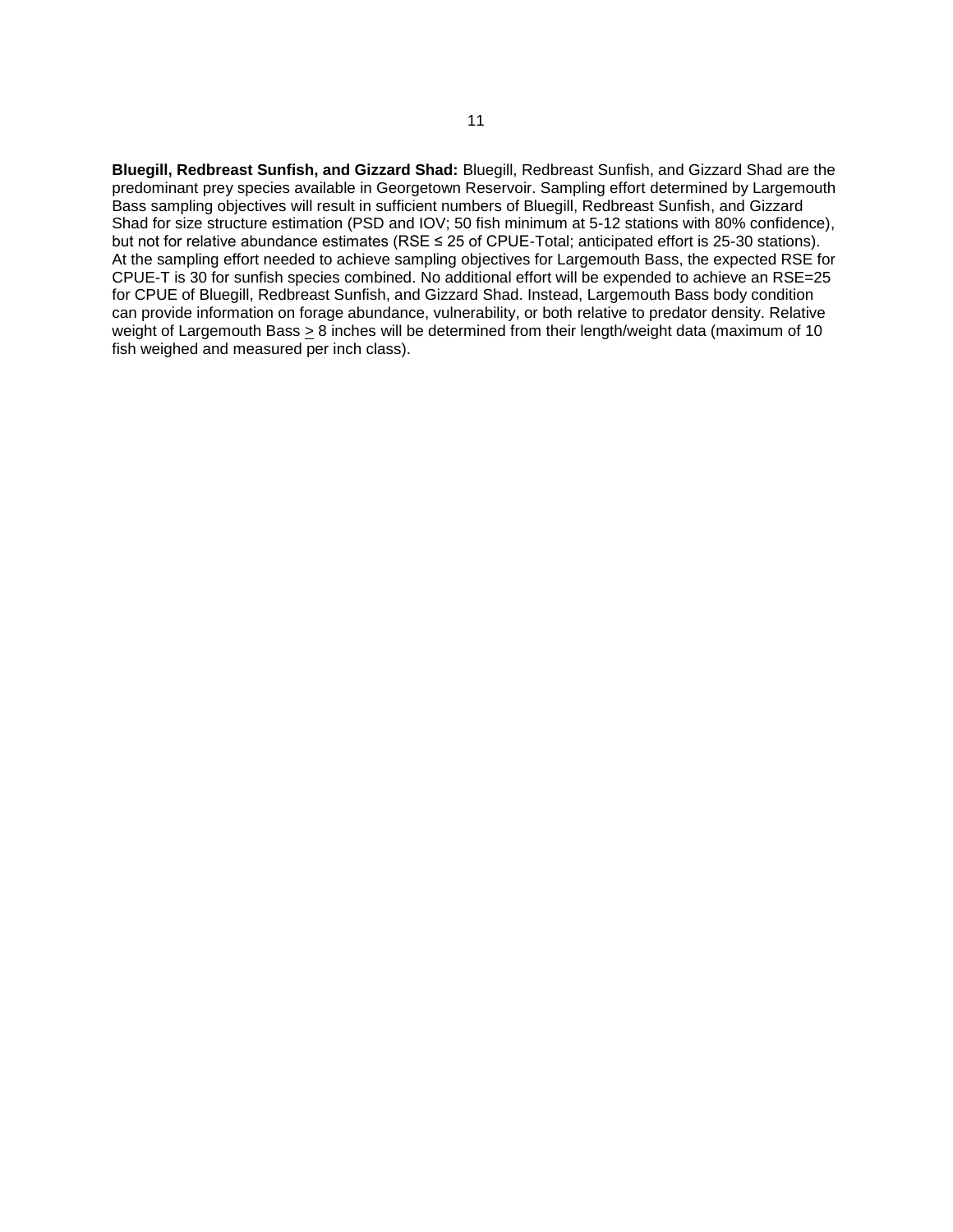### **Literature Cited**

- <span id="page-13-0"></span>Anderson, R. O., and R. M. Neumann. 1996. Length, weight, and associated structural indices. Pages 447-482 in B. R. Murphy and D. W. Willis, editors. Fisheries techniques,  $2^{nd}$  edition. American Fisheries Society, Bethesda, Maryland.
- DiCenzo, V. J., M. J. Maceina, and M. R. Stimpert. 1996. Relations between reservoir trophic state and Gizzard Shad population characteristics in Alabama reservoirs. North American Journal of Fisheries Management 16:888-895.
- Dumont, S. C. and B. C. Neely. 2011. A proposed change to Palmetto Bass proportional size distribution length categories. North American Journal of Fisheries Management 31: 722-725.
- Farooqi, M. A. and M. J. De Jesus. 2014. Statewide freshwater fisheries monitoring and management program survey report for Georgetown Reservoir, 2013. Texas Parks and Wildlife Department, Federal Aid Report F-221-M-2, Austin.
- Gabelhouse, D. W. 1984. A length-categorization system to assess fish stocks. North American Journal of Fisheries Management 4:273-285.
- Guy, C. S., R. M. Neumann, D. W. Willis, and R. O. Anderson. 2007. Proportional size distribution (PSD): a further refinement of population size structure index terminology. Fisheries 32(7):348.
- Magnelia, S. J. and M. J. De Jesus. 2006. Statewide freshwater fisheries monitoring and management program survey report for Georgetown Reservoir, 2005. Texas Parks and Wildlife Department, Federal Aid Report F-30-R-31, Austin.
- Magnelia, S. J. and M. J. De Jesus. 2010. Statewide freshwater fisheries monitoring and management program survey report for Georgetown Reservoir, 2005. Texas Parks and Wildlife Department, Federal Aid Report F-30-R-35, Austin.
- Prentice, J.A. 1987. Length-weight relationships and average growth rates of fishes in Texas. Texas Parks and Wildlife Department, Inland Fisheries Division Management Data Series No. 6, Austin.
- Texas Commission on Environmental Quality. 2018. Trophic Classification of Texas Reservoirs. Draft 2016 Texas Integrated Report for Clean Water Act Sections 305(b) and 303(d), Austin. 15 pp.
- United States Geological Society (USGS). 2018. National water information system: Web interface. Available:<http://waterdata.usgs.gov/tx/nwis>(July 2018).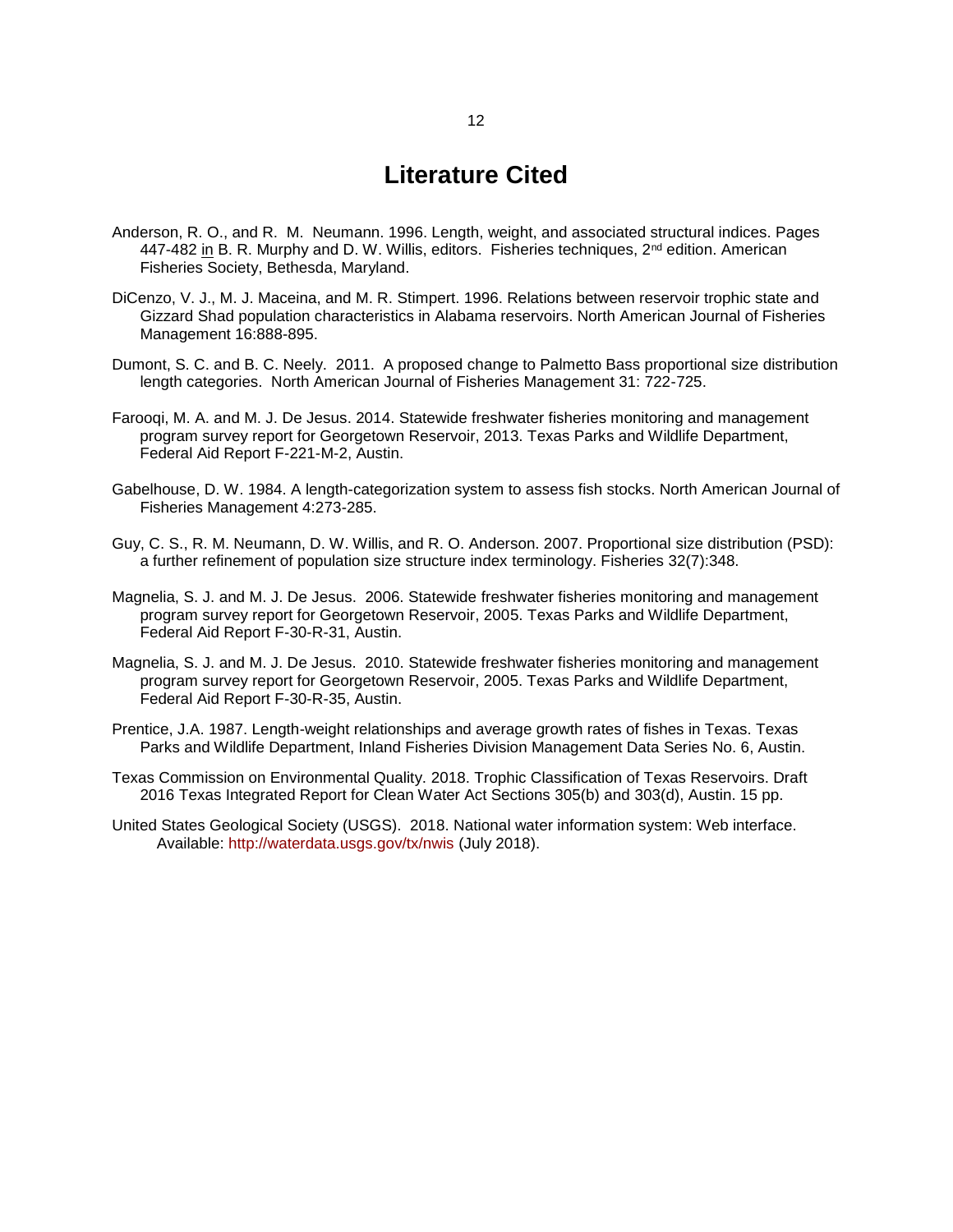

<span id="page-14-0"></span>

Figure 1. Quarterly water level elevations in feet above mean sea level (MSL) recorded for Georgetown Reservoir, Texas 2009-2018.

|  | Table 1. Characteristics of Georgetown Reservoir, Texas. |  |  |  |  |
|--|----------------------------------------------------------|--|--|--|--|
|--|----------------------------------------------------------|--|--|--|--|

| Characteristic              | Description                           |
|-----------------------------|---------------------------------------|
| Year constructed            | 1980                                  |
| Controlling authority       | United States Army Corps of Engineers |
| County                      | Williamson                            |
| Reservoir type              | Mainstem: North San Gabriel River     |
| Shoreline Development Index | 4.9                                   |
| Conductivity                | 351.0 µS/cm                           |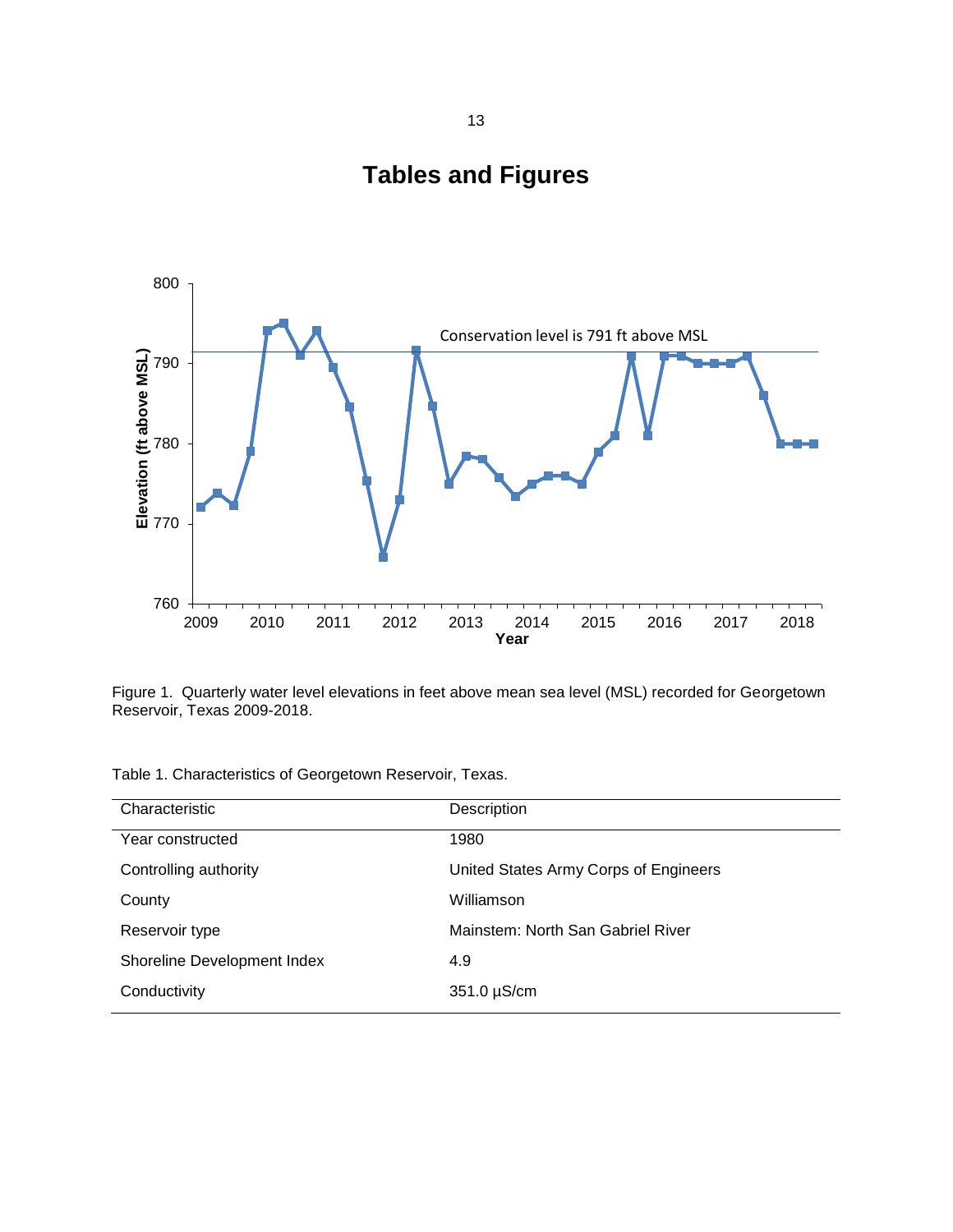| Boat ramp           | Latitude<br>Longitude<br>(dd) | <b>Public</b> | Parking<br>capacity<br>(N) | Elevation at<br>end of boat<br>ramp (ft) | Condition |
|---------------------|-------------------------------|---------------|----------------------------|------------------------------------------|-----------|
| Cedar Breaks Park   | 30.672826<br>-97.734870       | v             | 40                         | NА                                       | Good      |
| Jim Hogg            | 30.681000<br>-97.742890       | Y             | 40                         | <b>NA</b>                                | Good      |
| <b>Russell Park</b> | 30.675530<br>-97.754193       | Y             | 40                         | <b>NA</b>                                | Good      |

Table 2. Boat ramp characteristics for Georgetown Reservoir, Texas, September, 2017. Reservoir elevation at time of survey was 781 feet above mean sea level (conservation level is 791 feet).

Table 3. Harvest regulations for Georgetown Reservoir, Texas.

| <b>Species</b>                                            | Bag limit                  | Length limit (inches) |
|-----------------------------------------------------------|----------------------------|-----------------------|
| Channel and Blue Catfish, their<br>hybrids and subspecies | 25<br>(in any combination) | 12 (minimum)          |
| <b>Flathead Catfish</b>                                   | 5                          | 18 (minimum)          |
| <b>White Bass</b>                                         | 25                         | 10 (minimum)          |
| <b>Hybrid Striped Bass</b>                                | 5                          | 18 (minimum)          |
| <b>Smallmouth Bass</b>                                    | 5 <sup>a</sup>             | 14 (minimum)          |
| Largemouth Bass                                           | 5 <sup>a</sup>             | 14 to 18 slot         |
| Spotted and Guadalupe Bass                                | 5 <sup>a</sup>             | None                  |
| White and Black Crappie, their hybrids<br>and subspecies  | 25<br>(in any combination) | 10 (minimum)          |

a Daily bag for Smallmouth Bass, Largemouth Bass, Spotted Bass, and Guadalupe Bass = 5 fish in any combination.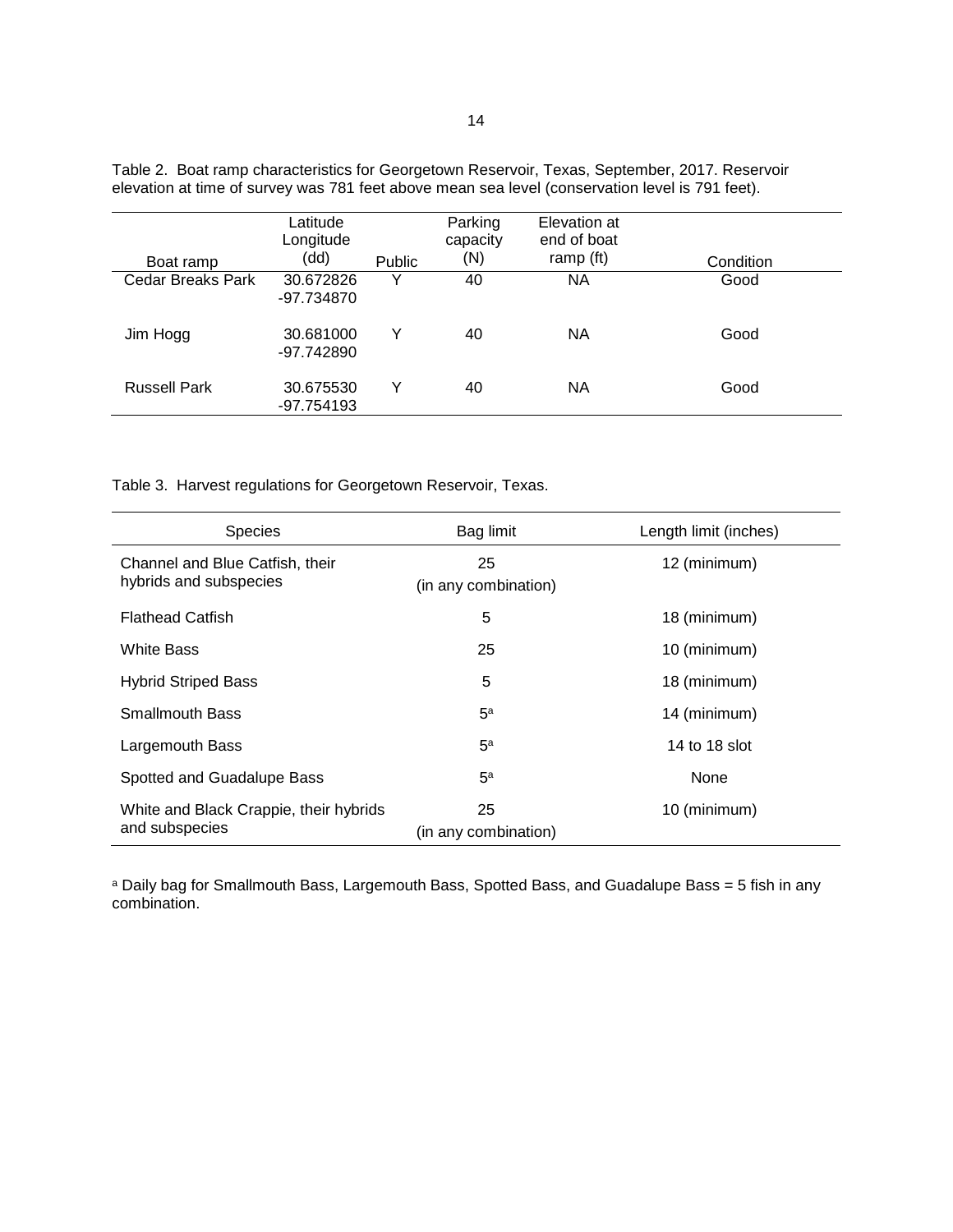Table 4. Stocking history for Georgetown Reservoir, Texas. Life stages are fry (FRY), fingerlings (FGL), advanced fingerlings (AFGL), and unknown (UNK). Life stages for each species are defined as having a mean length that falls within the given length range. For each year and life stage the species mean total length (Mean TL; in) is given. For years where there were multiple stocking events for a particular species and life stage the mean TL is an average for all stocking events combined.

|                         |               |               | Life         | Mean       |
|-------------------------|---------------|---------------|--------------|------------|
| <b>Species</b>          | Year          | <b>Number</b> | <b>Stage</b> | TL (in)    |
| <b>Blue Catfish</b>     | 1989          | 13,240        | <b>FGL</b>   | 2.4        |
|                         | 2000          | 167,173       | <b>FGL</b>   | 2.2        |
|                         | 2001          | 4,030         | <b>AFGL</b>  | 10.6       |
|                         | 2001          | 131,019       | <b>FGL</b>   | 2.1        |
|                         |               |               |              |            |
|                         | Total         | 315,462       |              |            |
| <b>Channel Catfish</b>  | 1978          | 14,900        | <b>AFGL</b>  | 7.9        |
|                         | 1978          | 98            | <b>UNK</b>   | <b>UNK</b> |
|                         | 1979          | 40,000        | <b>AFGL</b>  | 7.9        |
|                         | Total         | 54,998        |              |            |
| Florida Largemouth Bass | 1986          | 3,000         | <b>FGL</b>   | 2.0        |
|                         |               |               |              |            |
|                         | Total         | 3,000         |              |            |
| Largemouth Bass         | 1981          | 10,020        | <b>UNK</b>   | <b>UNK</b> |
|                         | Total         | 10,020        |              |            |
| Palmetto Bass           | 1980          | 13,000        | <b>UNK</b>   | <b>UNK</b> |
|                         | 1982          | 13,179        | <b>UNK</b>   | <b>UNK</b> |
|                         | 2003          | 6,485         | <b>FGL</b>   | 1.5        |
|                         | 2004          | 6,494         | <b>FGL</b>   | 1.6        |
|                         | 2005          | 6,475         | <b>FGL</b>   | 1.5        |
|                         | 2006          | 6,487         | <b>FGL</b>   | 1.8        |
|                         | 2007          | 5,495         | <b>FGL</b>   | 1.7        |
|                         | 2008          | 6,734         | <b>FGL</b>   | 1.5        |
|                         | 2009          | 7,595         | <b>FGL</b>   | 1.5        |
|                         | 2011          | 6,764         | <b>FGL</b>   | 1.5        |
|                         | 2013          | 19,745        | <b>FGL</b>   | 1.8        |
|                         | 2015          | 6,698         | <b>FGL</b>   | 2.0        |
|                         | 2016          | 6,632         | <b>FGL</b>   | 1.7        |
|                         | 2017          | 6,493         | <b>FGL</b>   | 1.9        |
|                         | 2018          | 7,044         | <b>FGL</b>   | 2.0        |
|                         |               | 125,320       |              |            |
| Smallmouth Bass         | Total<br>1978 | 30,000        | <b>UNK</b>   | <b>UNK</b> |
|                         |               |               |              |            |
|                         | 1979          | 100,000       | <b>UNK</b>   | <b>UNK</b> |
|                         | 1980          | 100,552       | <b>UNK</b>   | <b>UNK</b> |
|                         | 1981          | 107,264       | <b>UNK</b>   | <b>UNK</b> |
|                         | 1992          | 32,774        | <b>FGL</b>   | 1.3        |
|                         | 1995          | 32,721        | <b>FRY</b>   | 0.9        |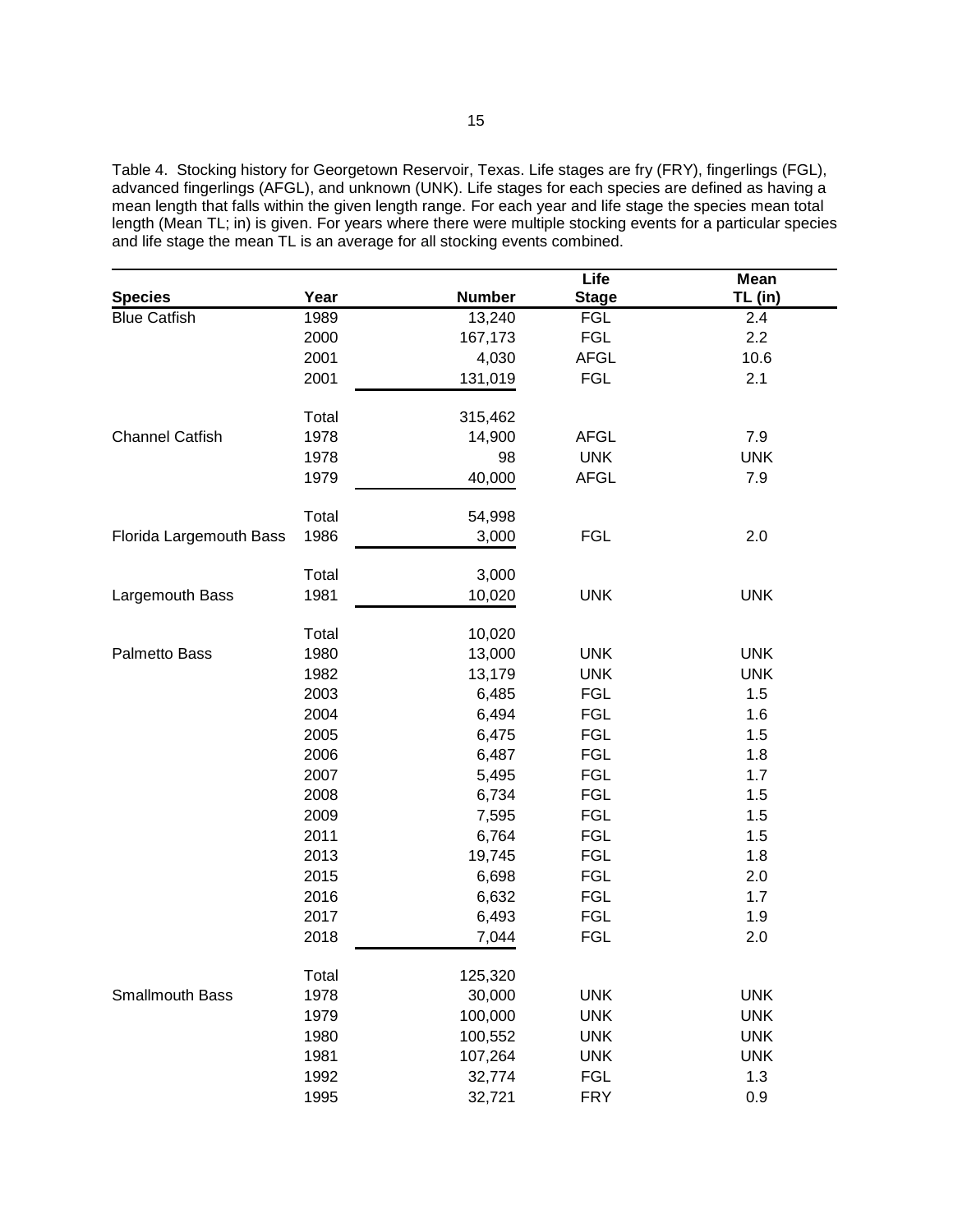Table 4. Stocking history for Georgetown Reservoir, Texas. Life stages are fry (FRY), fingerlings (FGL), advanced fingerlings (AFGL), and unknown (UNK). Life stages for each species are defined as having a mean length that falls within the given length range. For each year and life stage the species mean total length (Mean TL; in) is given. For years where there were multiple stocking events for a particular species and life stage the mean TL is an average for all stocking events combined.

|                      |       |               | Life         | <b>Mean</b> |
|----------------------|-------|---------------|--------------|-------------|
| <b>Species</b>       | Year  | <b>Number</b> | <b>Stage</b> | TL (in)     |
|                      | 2006  | 11,764        | <b>FGL</b>   | 2.0         |
|                      | 2007  | 29,795        | <b>FGL</b>   | 2.0         |
|                      | 2008  | 32,457        | <b>FGL</b>   | 1.4         |
|                      | 2010  | 35,438        | <b>FGL</b>   | 1.4         |
|                      | 2011  | 10,535        | <b>FGL</b>   | 1.7         |
|                      | Total | 523,300       |              |             |
| <b>Sunshine Bass</b> | 2014  | 6,611         |              | 1.5         |
|                      | Total | 6,611         |              |             |
| Walleye              | 1981  | 2,000,000     | <b>FRY</b>   | 0.2         |
|                      | 1983  | 2,514,729     | <b>FRY</b>   | 0.2         |
|                      | Total | 4,514,729     |              |             |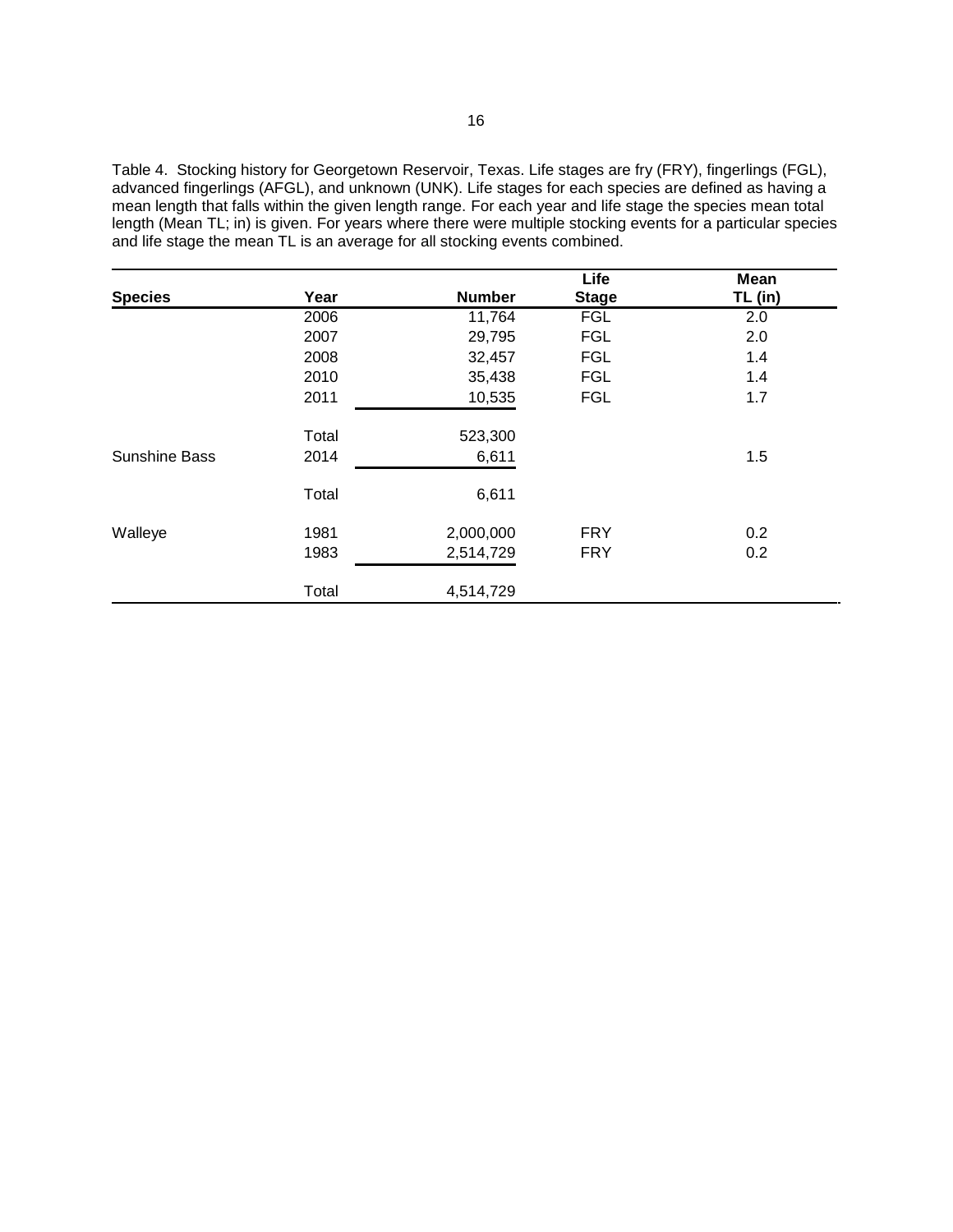| Gear/target species            | Survey objective                                           | <b>Metrics</b>                                                           | Sampling objective                                                                                     |
|--------------------------------|------------------------------------------------------------|--------------------------------------------------------------------------|--------------------------------------------------------------------------------------------------------|
| Electrofishing                 |                                                            |                                                                          |                                                                                                        |
| Largemouth Bass                | Abundance<br>Size structure<br>Age and growth<br>Condition | CPUE - stock<br>PSD, length frequency<br>Age at 14 inches<br>$W_r$       | RSE-stock $\leq$ 25<br>$N \ge 50$ stock<br>$N = 13, 12.9 - 14.9$<br>inches<br>10 fish/inch group (max) |
| Redbreast Sunfish <sup>a</sup> | Abundance                                                  | $CPUE - total$                                                           | $RSE \leq 25$                                                                                          |
|                                | Size structure                                             | PSD, length frequency                                                    | $N \ge 50$ stock                                                                                       |
| Bluegill <sup>a</sup>          | Abundance<br>Size structure                                | $CPUE - total$<br>PSD, length frequency                                  | $RSE \leq 25$<br>$N \geq 50$                                                                           |
| Gizzard Shad <sup>a</sup>      | Abundance<br>Size structure<br>Prey availability           | $CPUE - total$<br>Length frequency<br><b>IOV</b>                         | $RSE \leq 25$<br>$N \geq 50$<br>$N \geq 50$                                                            |
| Gill netting                   |                                                            |                                                                          |                                                                                                        |
| <b>White Bass</b>              | Abundance<br>Size structure<br>Age and growth              | $CPUE - total$<br>Length frequency<br>Age at 10 inches                   | <b>General Monitoring</b><br><b>General Monitoring</b><br>$N = 13, 9.0 - 10.9$<br>inches               |
| <b>Hybrid Striped Bass</b>     | Abundance<br>Size structure<br>Age and growth<br>Condition | CPUE - stock<br>Length frequency<br>Rough estimate of<br>growth<br>$W_r$ | $RSE-stock \leq 30$<br>$N \ge 50$ stock<br>10 fish/inch group (max)<br>10 fish/inch group (max)        |

Table 5. Objective-based sampling plan components for Georgetown Reservoir, Texas 2017 – 2018

<sup>a</sup>No additional effort will be expended to achieve an RSE ≤ 25 for CPUE and N ≥ 50 for Redbreast Sunfish, Bluegill, and Gizzard Shad if not reached from designated Largemouth Bass sampling effort. Instead, Largemouth Bass body condition can provide information on forage abundance, vulnerability, or both relative to predator density.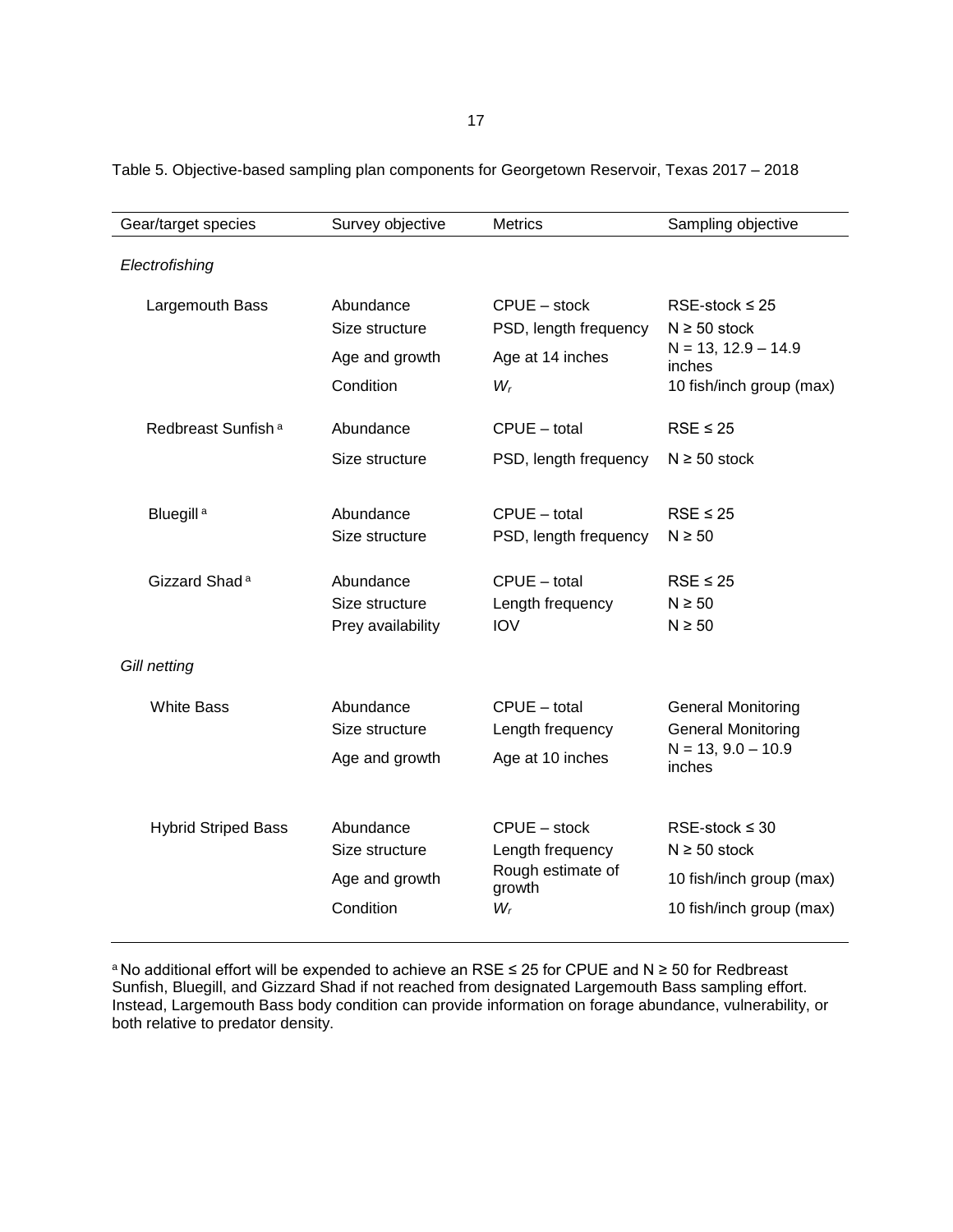| Habitat type             | Shoreline coverage (miles) | % of total |
|--------------------------|----------------------------|------------|
| <b>Rocky Shoreline</b>   | 12.0                       | 55.4       |
| <b>Natural Shoreline</b> | 5.9                        | 27.6       |
| Rocky Bluff              | 3.6                        | 16.5       |
| <b>Gravel Shoreline</b>  | 0.1                        | 0.4        |

Table 6. Survey of structural habitat types, Georgetown Reservoir, Texas, 2017.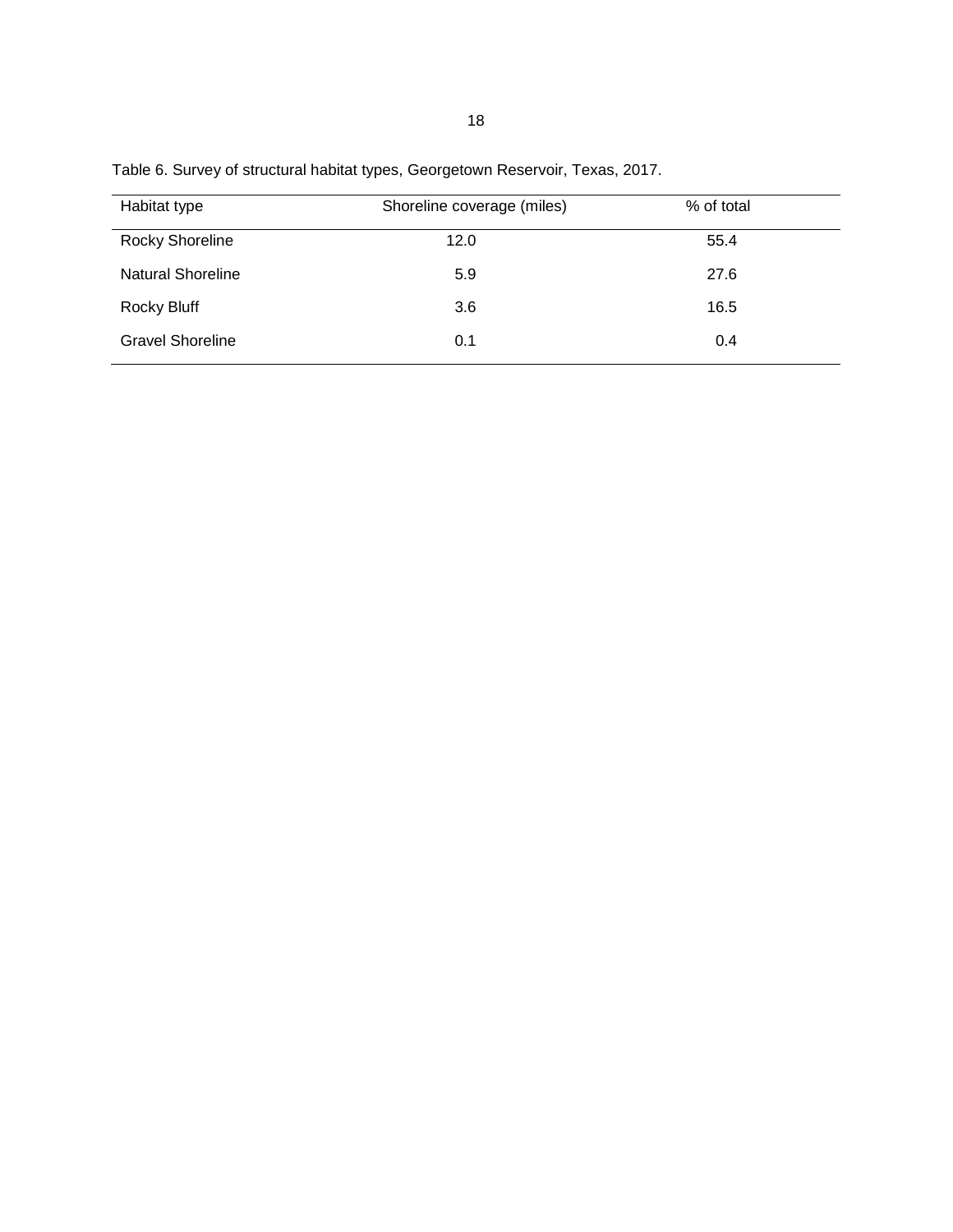

<span id="page-20-0"></span>

Figure 1. Number of Gizzard Shad caught per hour (CPUE) and population indices (RSE and N for CPUE and SE for IOV are in parentheses) for fall electrofishing surveys, Georgetown Reservoir, Texas, 2009, 2013, and 2017.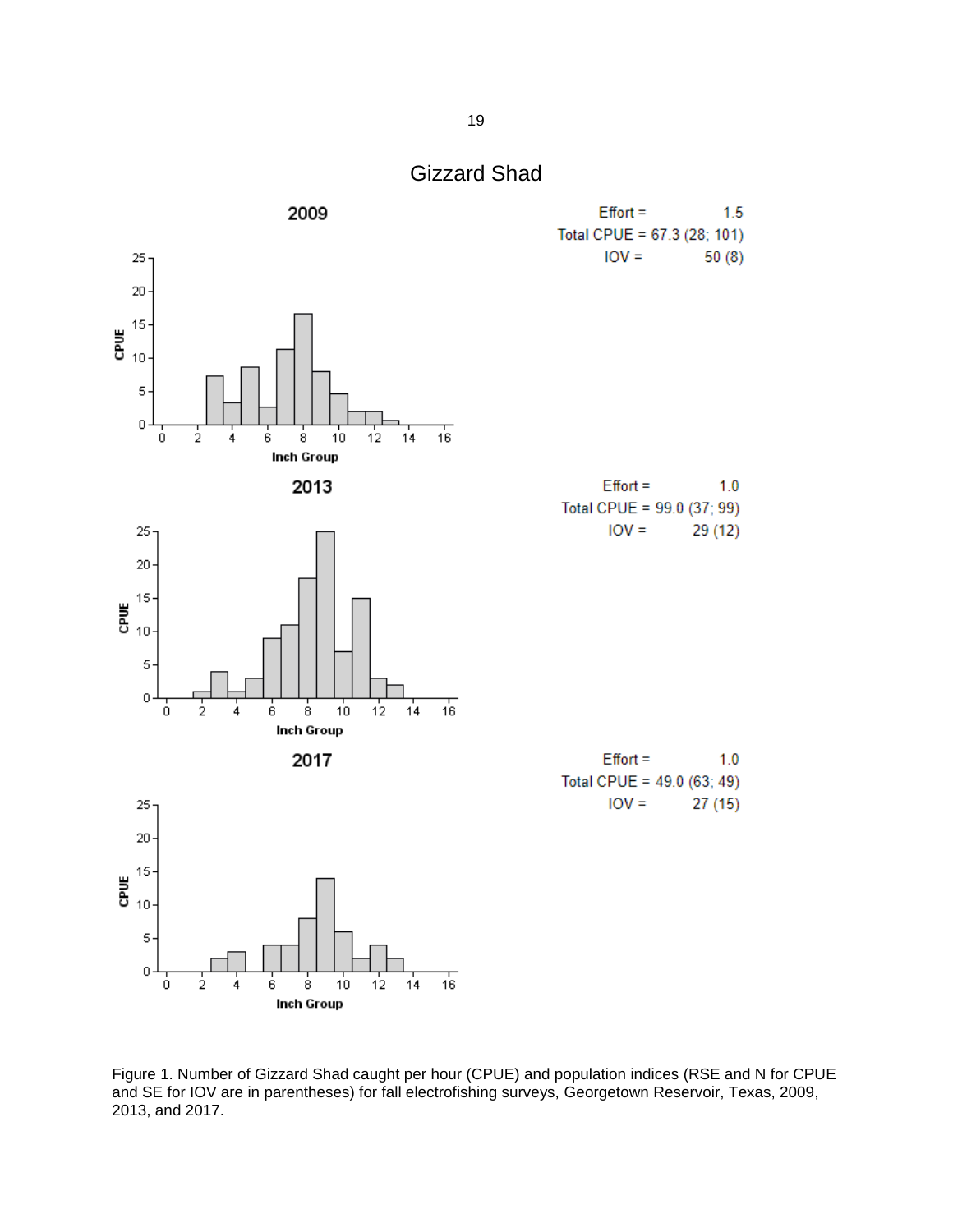<span id="page-21-0"></span>

Figure 3. Number of Redbreast Sunfish caught per hour (CPUE) and population indices (RSE and N for CPUE and SE for size structure are in parentheses) for fall electrofishing surveys, Georgetown Reservoir, Texas, 2009, 2013, and 2017.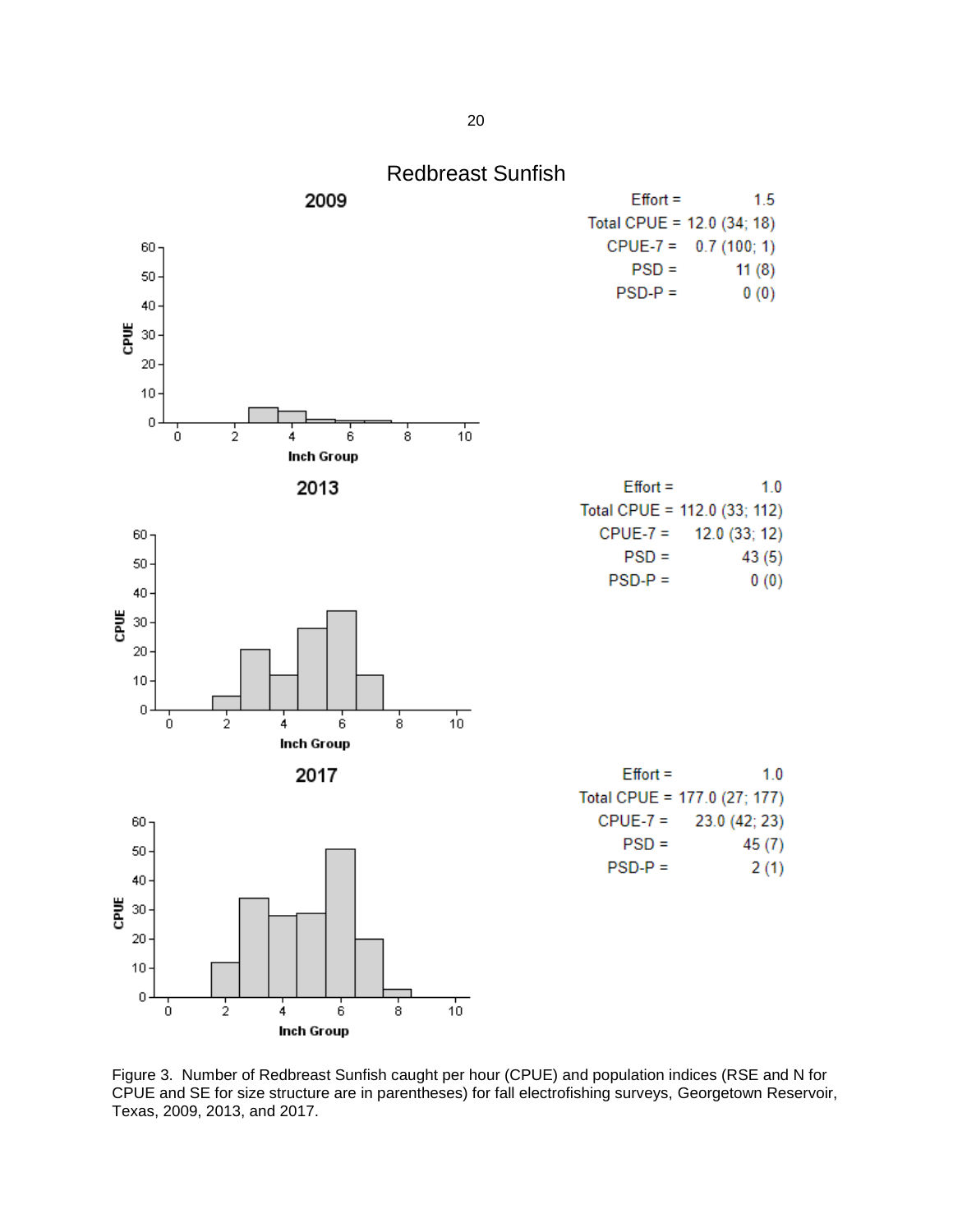

<span id="page-22-0"></span>

Figure 4. Number of Bluegill caught per hour (CPUE) and population indices (RSE and N for CPUE and SE for size structure are in parentheses) for fall electrofishing surveys, Georgetown Reservoir, Texas, 2009, 2013, and 2017.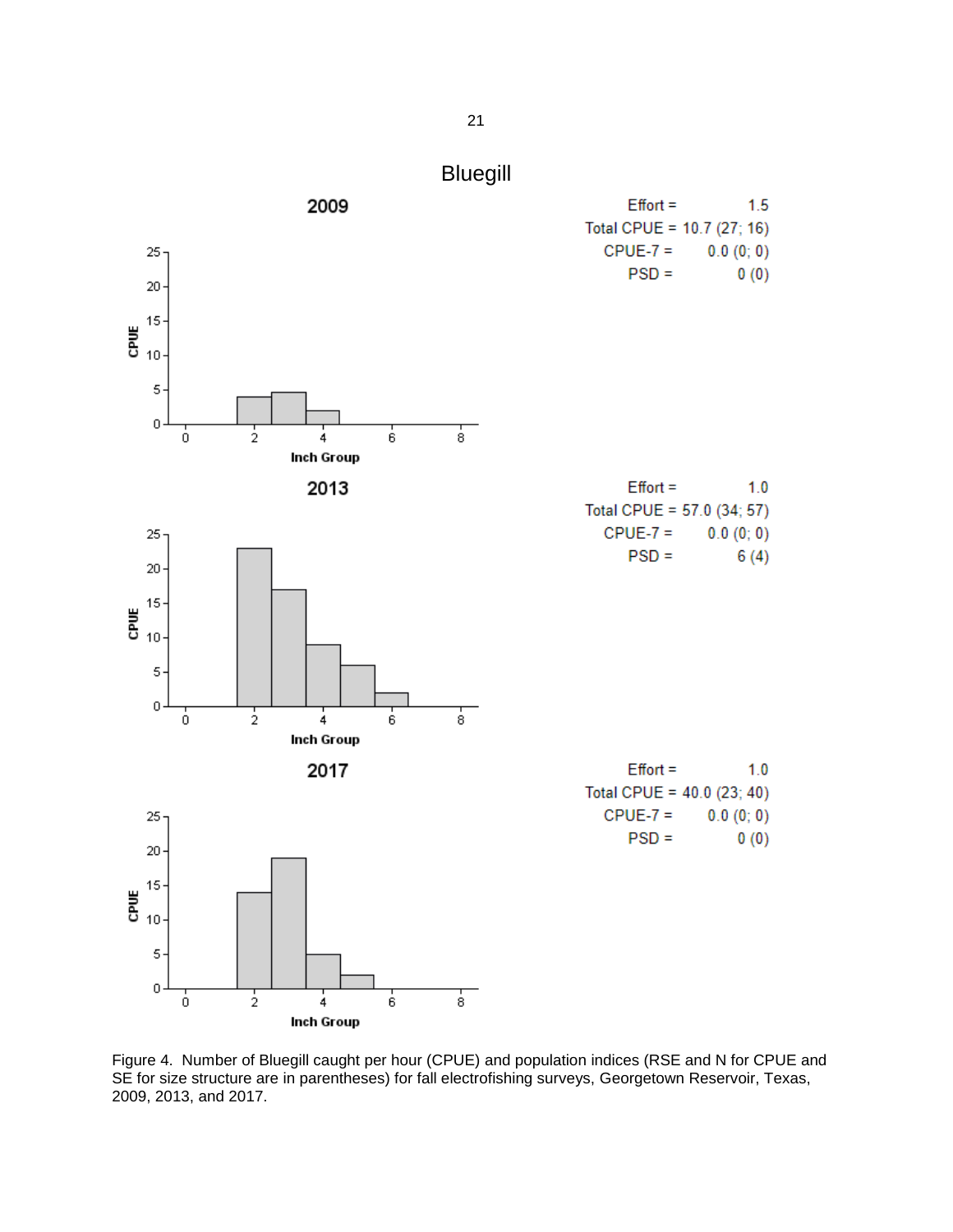<span id="page-23-0"></span>

Figure 5. Number of White Bass caught per hour (CPUE, bars), mean relative weight (diamonds), and population indices (RSE and N for CPUE and SE for size structure are in parentheses) for spring gill net surveys, Georgetown Reservoir, Texas, 2010, 2014, and 2018.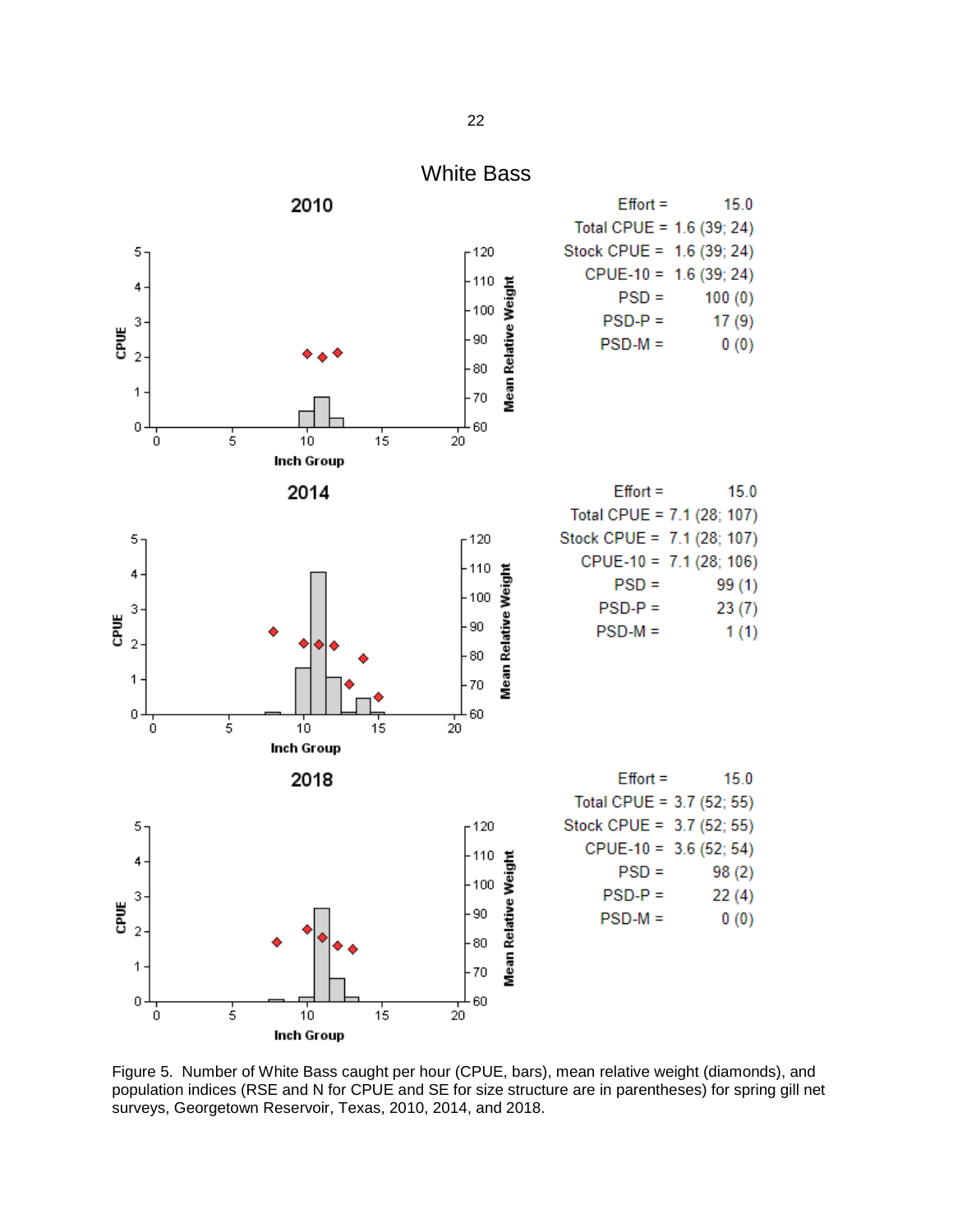<span id="page-24-0"></span>

Figure 6. Number of Hybrid Striped Bass caught per hour (CPUE, bars), mean relative weight (diamonds), and population indices (RSE and N for CPUE and SE for size structure are in parentheses) for spring gill net surveys, Georgetown Reservoir, Texas, 2010, 2014, and 2018.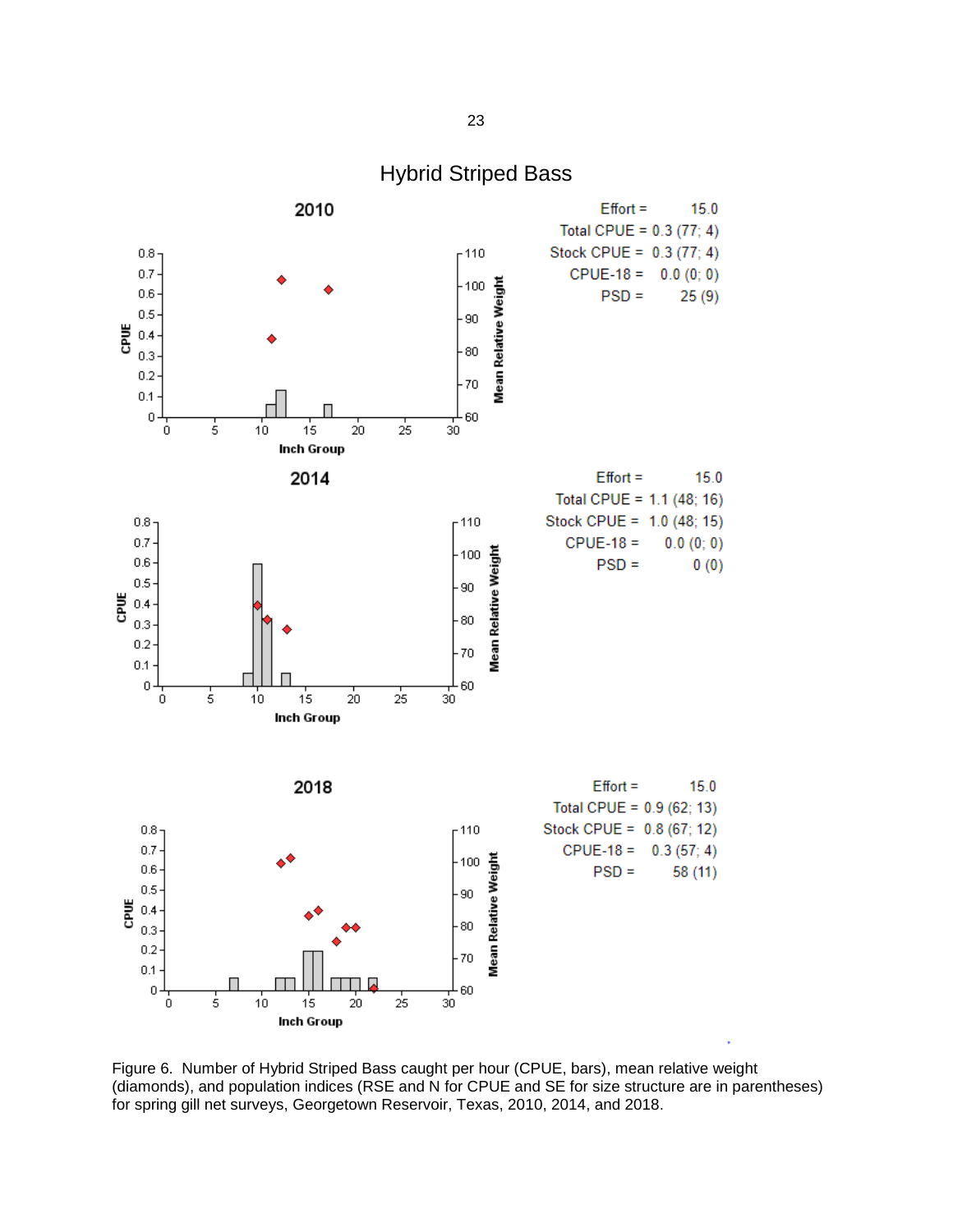

Figure 7. Length at age for Hybrid Striped Bass (n=13) collected from gill nets at Georgetown Reservoir, Texas, April 2018.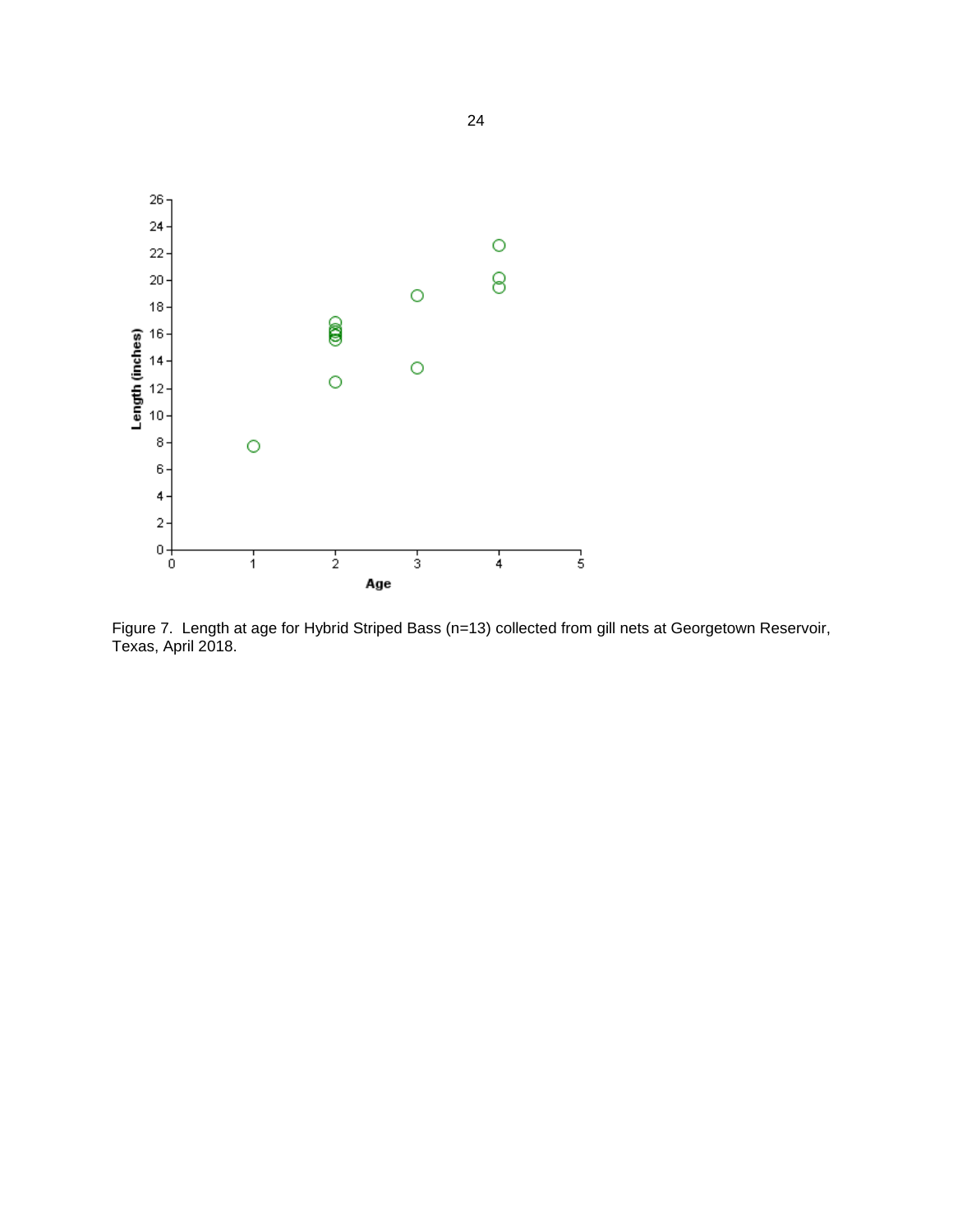<span id="page-26-0"></span>

Figure 8. Number of Largemouth Bass caught per hour (CPUE, bars), mean relative weight (diamonds), and population indices (RSE and N for CPUE and SE for size structure are in parentheses) for fall electrofishing surveys, Georgetown Reservoir, Texas, 2009, 2013, and 2017. Vertical lines represent the slot length limit at the time of sampling.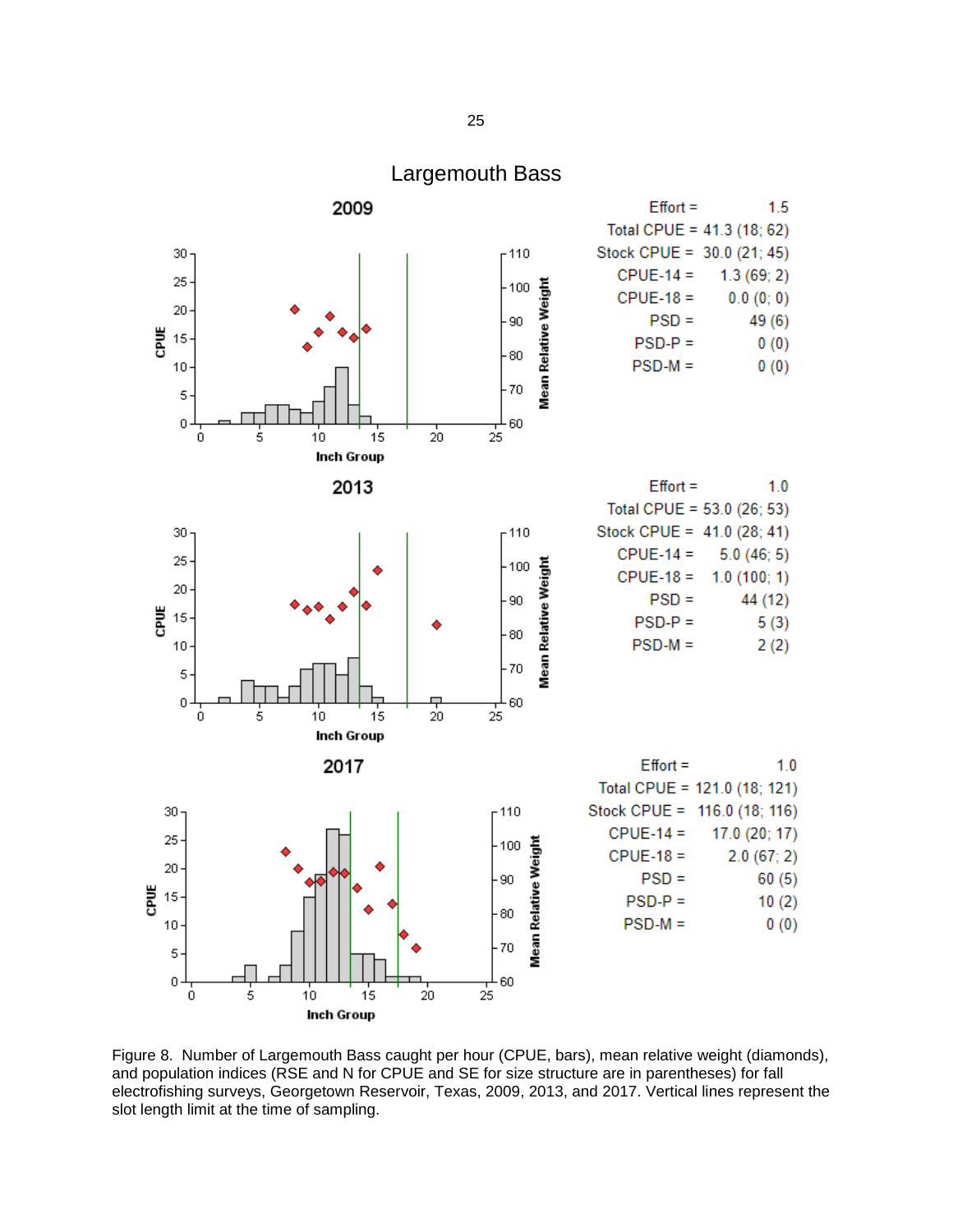

Figure 9. Length at age for Largemouth Bass (n=13) collected by electrofishing at Georgetown Reservoir, Texas, October 2017.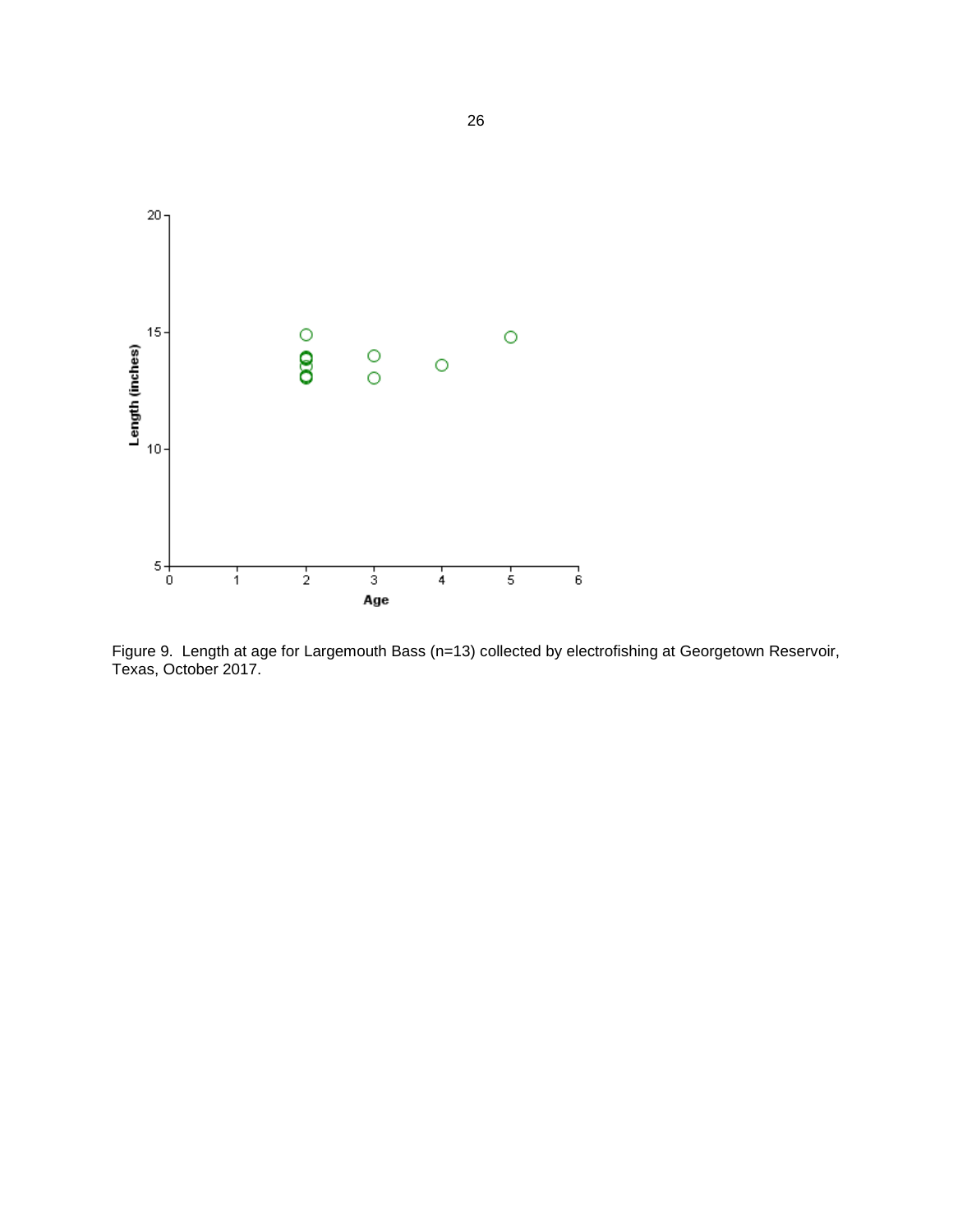### Proposed Sampling Schedule

<span id="page-28-0"></span>Table 7. Proposed sampling schedule for Georgetown Reservoir, Texas. Survey period is June through May. Electrofishing surveys are conducted in the fall. Standard survey denoted by S.

|                           | Survey year |           |           |           |
|---------------------------|-------------|-----------|-----------|-----------|
|                           | 2018-2019   | 2019-2020 | 2020-2021 | 2021-2022 |
| Angler Access             |             |           |           | S         |
| <b>Structural Habitat</b> |             |           |           | S         |
| Vegetation                |             |           |           | S         |
| Electrofishing - Fall     |             |           |           | S         |
| Report                    |             |           |           | S         |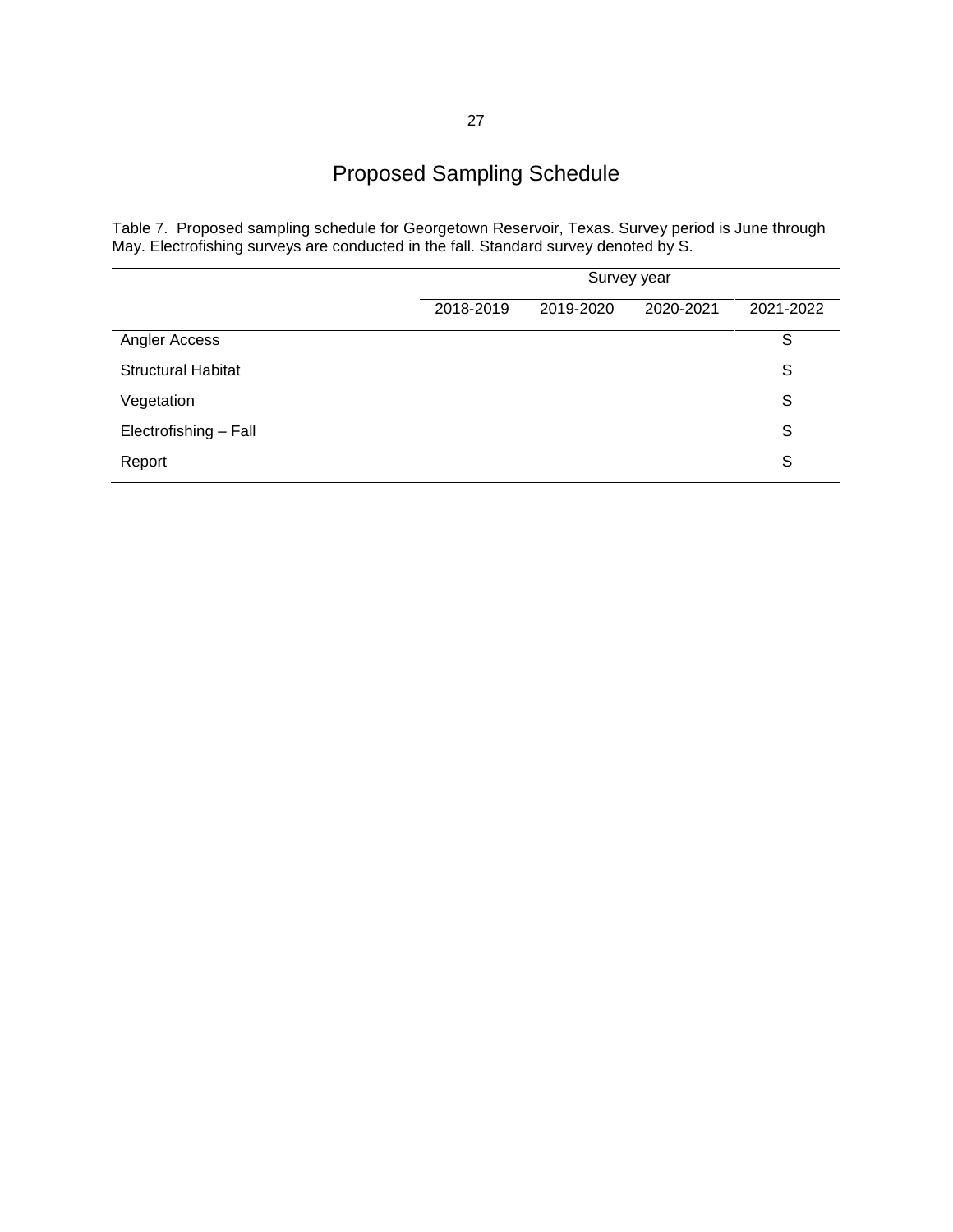### **APPENDIX A – Map of sampling locations**

<span id="page-29-0"></span>





 $\circledB$ Boat Ramp



G **Gill Netting Station** 

 $\pmb{0}$  $0.5\,$ 2 Miles

Location of gill net and electrofishing sampling sites, Georgetown Reservoir, Texas, 2017-2018. Water level was 12 ft below conservation level at the time of sampling.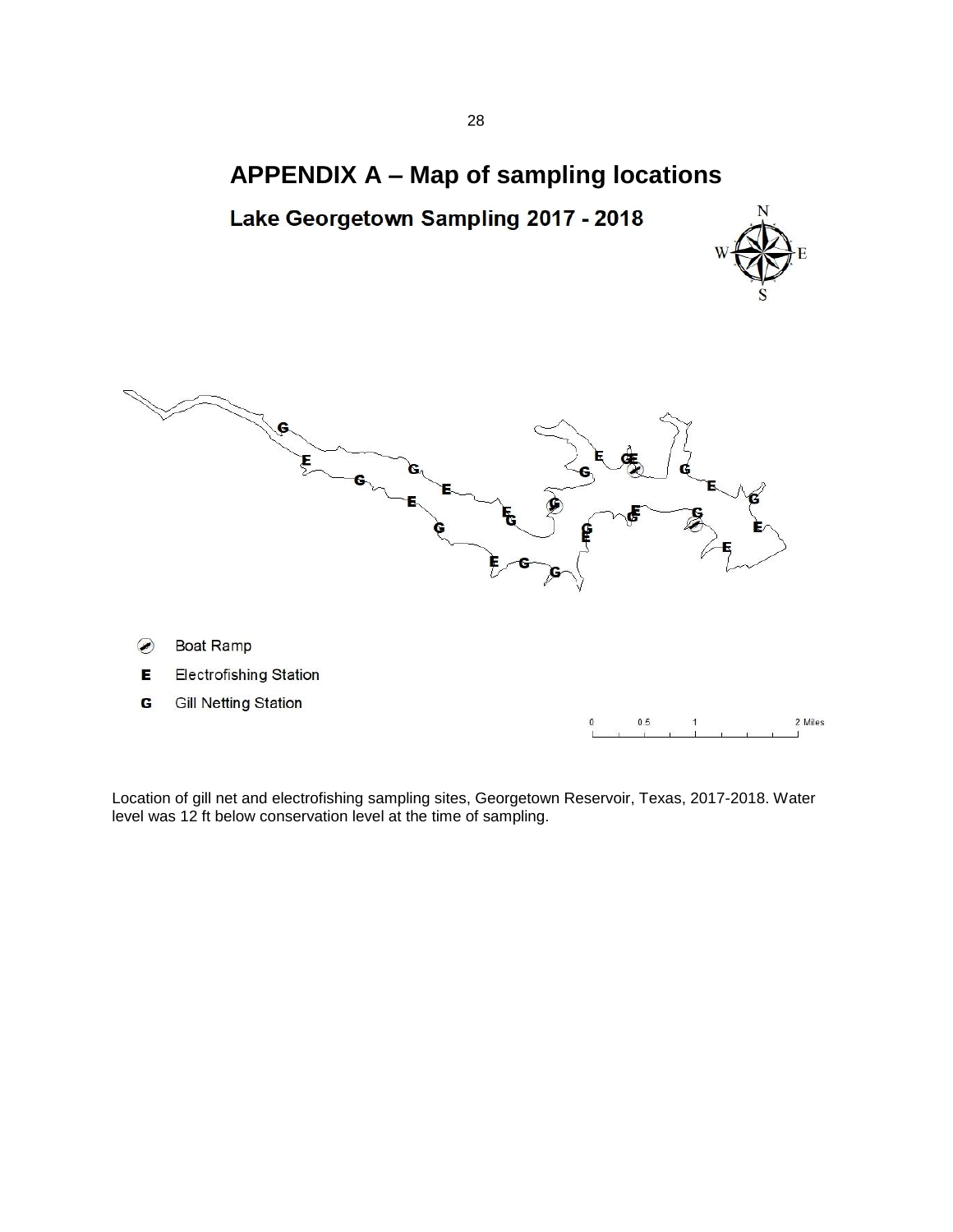### **APPENDIX B – Structural habitat**

### 2017 Lake Georgetown Habitat Survey

<span id="page-30-0"></span>

Structural habitat survey map for Georgetown Reservoir, Texas, September 2017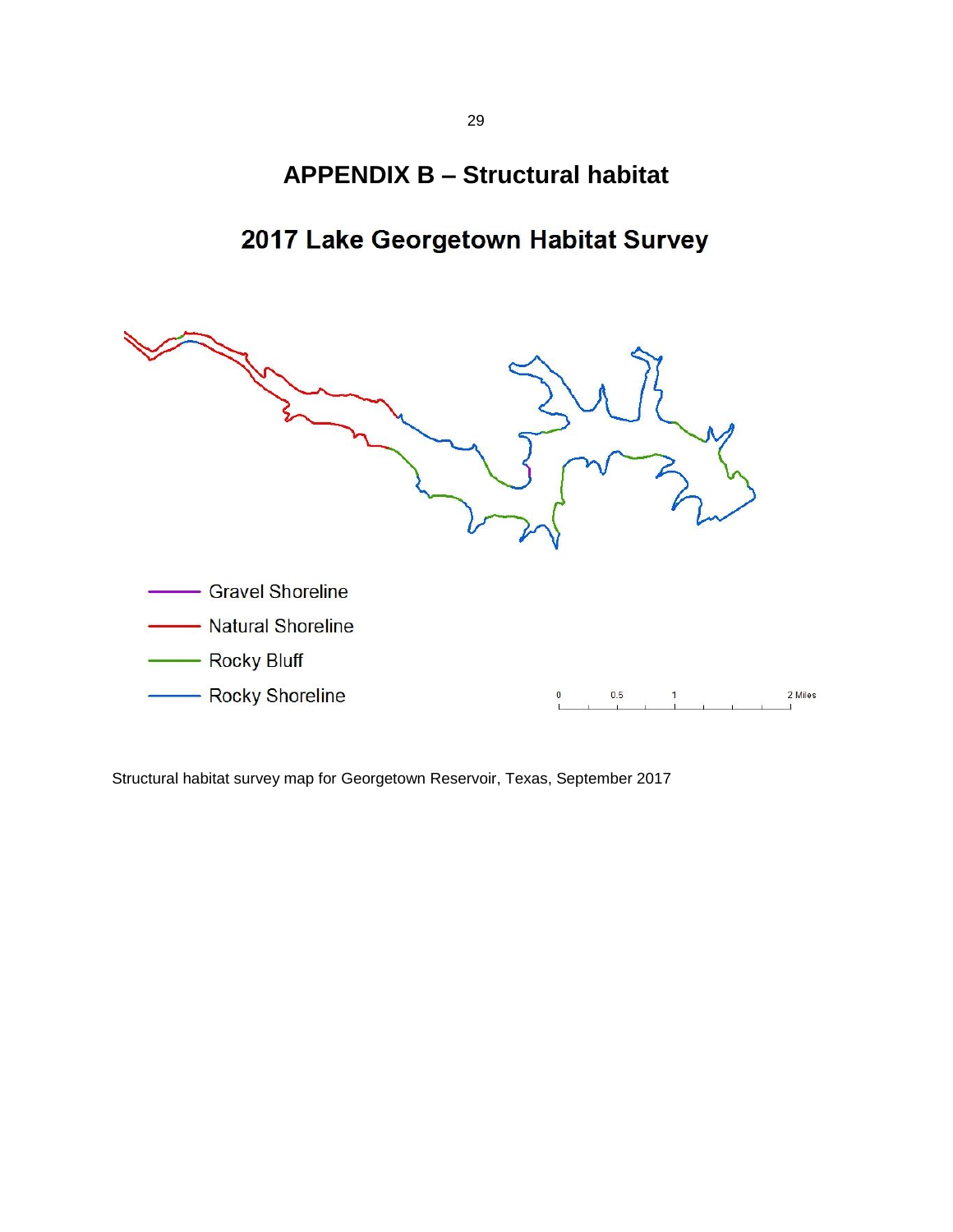### <span id="page-31-0"></span>**APPENDIX C – Artificial fish habitat enhancement sites**



Map of Georgetown Reservoir with fish habitat structure locations. Habitat structures ( $N = 30$ ) have been installed and refurbished since 2007. Ashe juniper brush piles were used at the sites, except in 2017 when Mossback fish habitat structures were installed.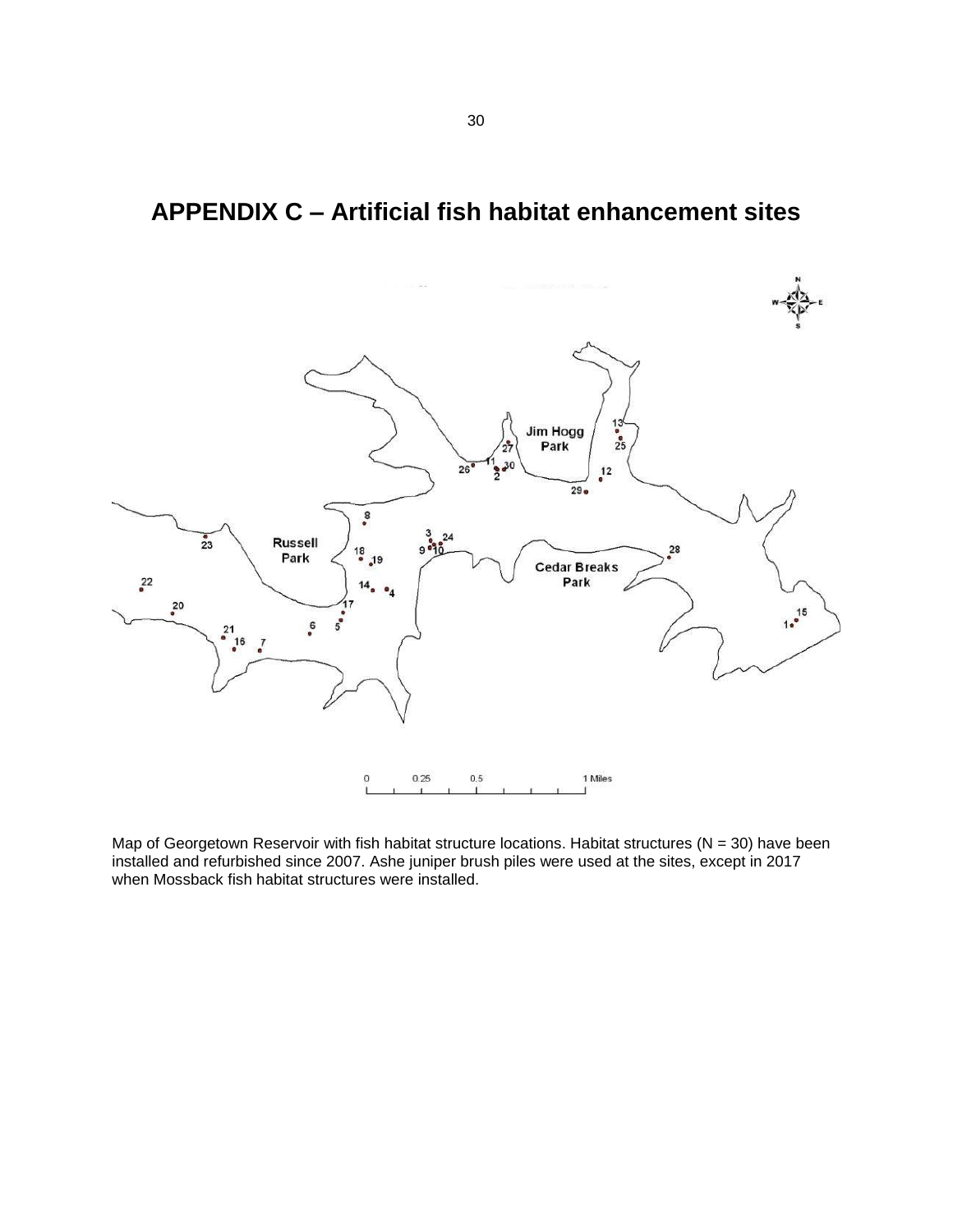### <span id="page-32-0"></span>**APPENDIX D – Coordinates for artificial fish habitat sites**

GPS coordinates for Georgetown Reservoir fish attractor locations. Coordinates are in degree decimal minutes. Attractors were installed or refurbished from 2007 to 2015. Ashe juniper brush piles were used at the sites during that period. In 2017, Mossback fish habitat structures were installed at all 30 sites.

| Site #      |                         | Lat/Long                |                                                 | <b>Attractor Description</b>                        | Year Installed Refurbished |      |
|-------------|-------------------------|-------------------------|-------------------------------------------------|-----------------------------------------------------|----------------------------|------|
|             | N                       | 30 40.196               |                                                 | Point in northwest corner of dam                    | 2007                       | 2013 |
| 1           | W                       | $-9743.503$             | $\mathbf{o}$                                    |                                                     |                            |      |
| $\mathbf 2$ | N                       | 30 40.815               |                                                 | Ridge next to extremely deep water; across from Jim | 2007                       | 2013 |
|             | W                       | -97 44.673              |                                                 | Hogg boat ramp                                      |                            |      |
| 3           | N<br>$\overline{W}$     | 30 40.532               |                                                 | Main lake point next to ledge                       | 2007                       | 2013 |
|             | N                       | $-974.937$<br>30 40.339 |                                                 |                                                     |                            |      |
| 4           | W                       | $-9745.111$             | $\overline{0}$                                  | <b>Point at Russell Park</b>                        | 2007                       | 2015 |
|             | $\overline{\mathsf{N}}$ | 30 40.217               |                                                 |                                                     |                            |      |
| 5           | W                       | -97 45.292              |                                                 | Flat on south side of Russell Park                  | 2007                       | 2015 |
|             | N                       | 30 40.162               |                                                 | Mid-river high spot next to river channel south of  |                            |      |
| 6           | W                       | $-9745.417$             |                                                 | <b>Russell Park</b>                                 | 2007                       | 2013 |
|             | N                       | 30 40.096               |                                                 |                                                     | 2007                       |      |
| 7           | W                       | $-9745.614$             |                                                 | High spot next to river channel edge                |                            | 2015 |
|             | N                       | 30 40.601               |                                                 | Drop off at point north of Russell Park Ramp that   | 2008                       | 2013 |
| 8           | W                       | -97 45.201              |                                                 | enters small cove                                   |                            |      |
|             | N                       | 30 40.504               |                                                 | Drop off on main river channel ledge                | 2008                       | 2013 |
| 9           | W                       | -97 44.941              |                                                 |                                                     |                            |      |
| 10          | N                       | 30 40.517               | $\overline{\mathbf{o}}$                         | Main lake point inshore of #9 brushpile             | 2008                       | 2013 |
|             | $\overline{\mathsf{w}}$ | -97 44.923              |                                                 |                                                     |                            |      |
| 11          | N<br>W                  | 30 40.821               |                                                 | Ridge close to #2 brushpile                         | 2008                       | 2011 |
|             | N                       | -97 44.678<br>30 40.777 |                                                 |                                                     |                            |      |
| 12          | W                       | -97 44.262              |                                                 | Ledge on backside of main lake point                | 2008                       | 2015 |
|             | N                       | 30 40.969               | $\overline{0}$                                  |                                                     |                            |      |
| 13          | W                       | -97 44.198              |                                                 | Secondary point near confluence of creek channels   | 2008                       | 2011 |
|             | N                       | 30 40.333               |                                                 |                                                     |                            |      |
| 14          | W                       | $-9745.167$             | $\overline{\mathbf{o}}$                         | <b>Flat near beach</b>                              | 2008                       | 2011 |
|             | N                       | 30 40.216               |                                                 |                                                     | 2008                       | 2011 |
| 15          | W                       | -97 43.486              |                                                 | Rocky ledge near dam                                |                            |      |
|             | N                       | 30 40.101               |                                                 | River point near cove mouth                         | 2008                       | 2015 |
| 16          | $\overline{\mathsf{w}}$ | -97 45.717              |                                                 |                                                     |                            |      |
|             | N                       | 30 40.247               | $\mathbf{o}$                                    | <b>Rock flat</b>                                    | 2008                       | 2015 |
| 17          | W                       | -97 45.284              |                                                 |                                                     |                            |      |
| 18          | N                       | 30 40.460               | $\overline{\bullet}$<br>$\overline{\mathbf{c}}$ | Drain in sand flat                                  | 2008                       | 2011 |
|             | $\overline{w}$          | $-9745.213$             |                                                 |                                                     |                            |      |
| 19          | N                       | 30 40.438               |                                                 | Drain in sand flat                                  | 2009                       | 2011 |
|             | W                       | $-9745.174$             |                                                 |                                                     |                            |      |
| 20          | N                       | 30 40.242               |                                                 | Channel swing near steep bank                       | 2009                       | 2015 |
|             | W                       | -97 45.961              |                                                 |                                                     |                            |      |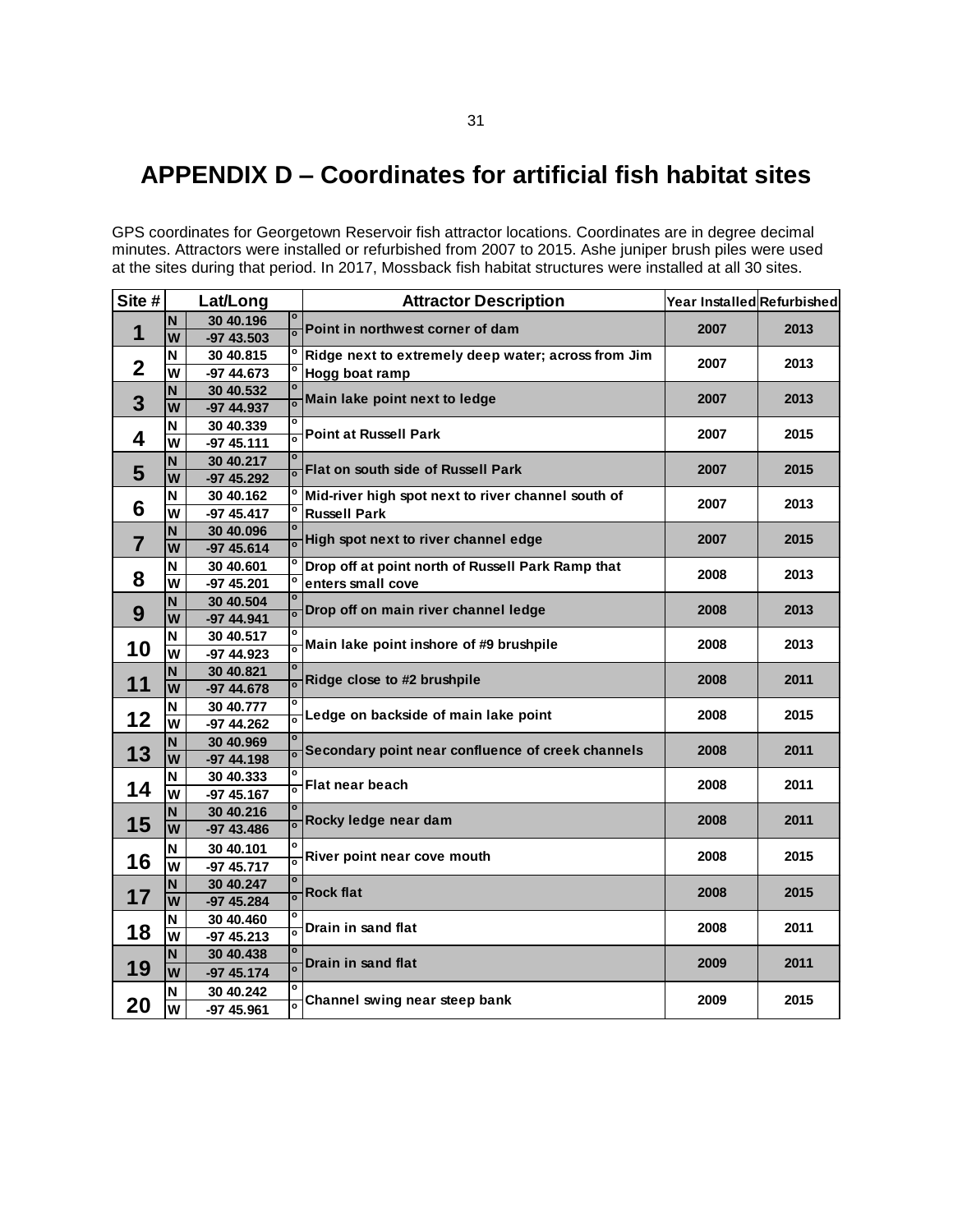# **APPENDIX D - (cont.)**

<span id="page-33-0"></span>GPS coordinates for Georgetown Reservoir fish attractor locations. Coordinates are in degree decimal minutes. Attractors were installed or refurbished from 2007 to 2015. Ashe juniper brush piles were used

|        |   |             |              | $\alpha$ in the control of the control of the control of the control of $\alpha$ to $\alpha$ to $\alpha$ to $\alpha$ the control of the control of the control of the control of the control of the control of the control of the control of the<br>at the sites. In 2017, Mossback fish habitat structures were installed at all 30 sites. |      |                    |
|--------|---|-------------|--------------|---------------------------------------------------------------------------------------------------------------------------------------------------------------------------------------------------------------------------------------------------------------------------------------------------------------------------------------------|------|--------------------|
| Site # |   | Lat/Long    |              | <b>Attractor Description</b>                                                                                                                                                                                                                                                                                                                | Year | <b>Refurbished</b> |
|        | N | 30 40.147   | $\circ$      | Edge of point at river channel drop                                                                                                                                                                                                                                                                                                         | 2009 | 2015               |
| 21     | W | $-9745.760$ |              |                                                                                                                                                                                                                                                                                                                                             |      |                    |
|        | N | 30 40.338   | $\mathbf{o}$ | <b>Creek/River channel intersection</b>                                                                                                                                                                                                                                                                                                     | 2009 | 2013               |
| 22     | W | $-9746.085$ |              |                                                                                                                                                                                                                                                                                                                                             |      |                    |
|        | N | 30 40.519   | $\mathbf{o}$ | <b>Mainlake point flat</b>                                                                                                                                                                                                                                                                                                                  | 2009 | 2013               |
| 23     | W | $-974.896$  |              |                                                                                                                                                                                                                                                                                                                                             |      |                    |
|        | N | 30 40.939   | $\mathbf{o}$ | Main lake point                                                                                                                                                                                                                                                                                                                             | 2009 | 2013               |
| 24     | W | $-974.183$  |              |                                                                                                                                                                                                                                                                                                                                             |      |                    |
|        | N | 30 40.548   | $\circ$      | <b>Secondary point ledge</b>                                                                                                                                                                                                                                                                                                                | 2009 | 2011               |
| 25     | W | $-9745.830$ |              |                                                                                                                                                                                                                                                                                                                                             |      |                    |
|        | N | 30 40.832   | $\circ$      | Ledge west of Jim Hogg boat ramp                                                                                                                                                                                                                                                                                                            | 2010 |                    |
| 26     | W | $-9744.769$ |              |                                                                                                                                                                                                                                                                                                                                             |      |                    |
|        | N | 30 40.923   | $\circ$      | Jim Hogg boat ramp cove on secondary point                                                                                                                                                                                                                                                                                                  | 2010 | 2011               |
| 27     | W | $-974.628$  |              |                                                                                                                                                                                                                                                                                                                                             |      |                    |
|        | N | 30 40.465   | $\mathbf{o}$ | Off main lake point on south side of lake                                                                                                                                                                                                                                                                                                   | 2011 |                    |
| 28     | W | -97 43.990  |              |                                                                                                                                                                                                                                                                                                                                             |      |                    |
|        | N | 30 40.726   |              | Main lake point ledge at mouth of Jim Hogg Cove                                                                                                                                                                                                                                                                                             | 2011 | 2015               |
| 29     | W | $-9744.321$ |              |                                                                                                                                                                                                                                                                                                                                             |      |                    |
|        | N | 30 40.814   | $\Omega$     | Main lake ridge across from Jim Hogg Boat ramp                                                                                                                                                                                                                                                                                              | 2011 | 2015               |
| 30     | W | -97 44.646  |              |                                                                                                                                                                                                                                                                                                                                             |      |                    |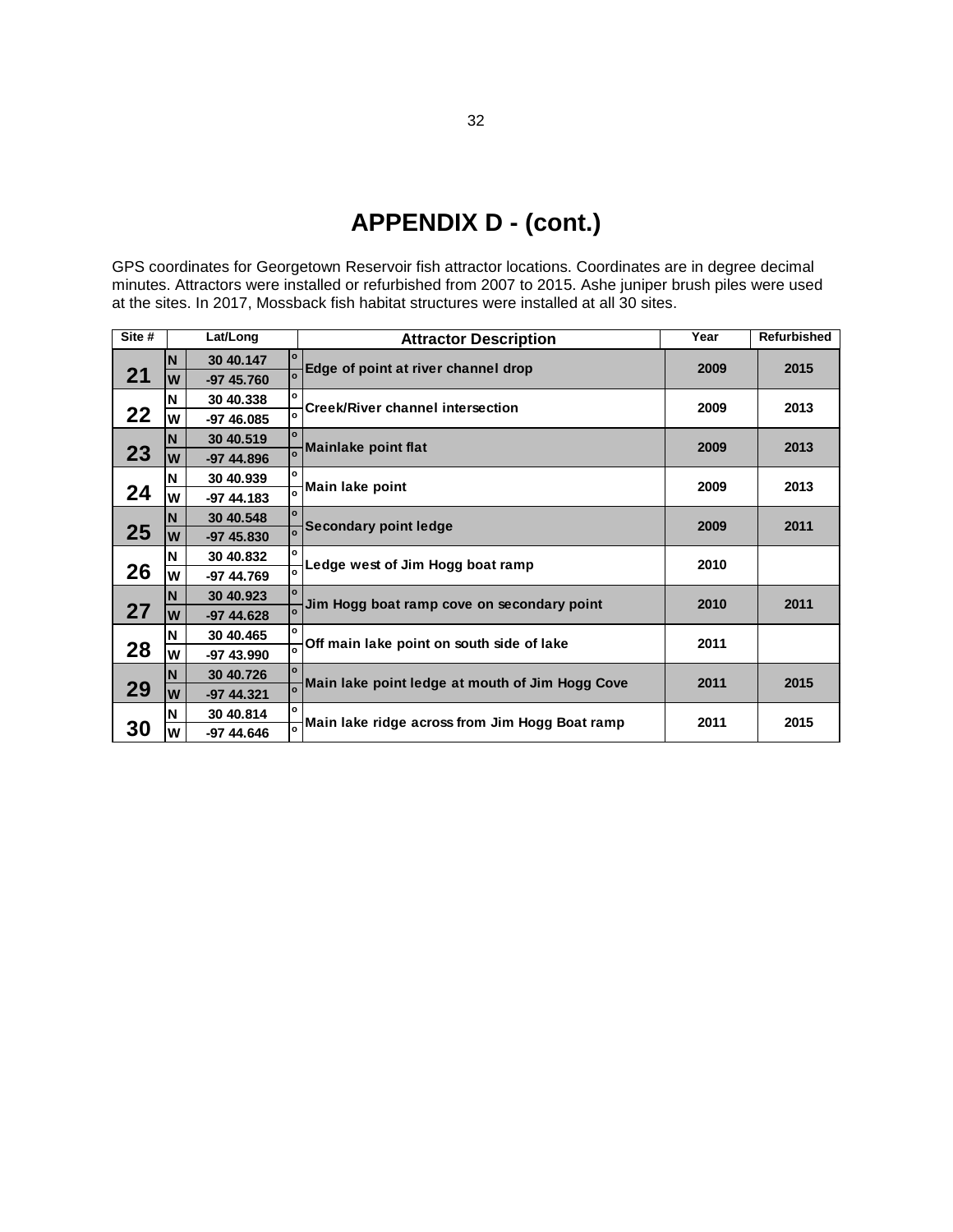# **APPENDIX E– Catch rates for target species**

<span id="page-34-0"></span>Number (N) and catch rate (CPUE) of all target species collected from all gear types from Georgetown Reservoir, Texas, 2017-2018. Sampling effort was 15 net nights for gill netting and 1 h for electrofishing.

| <b>Species</b>             | <b>Gill Netting</b> |             | Electrofishing |             |
|----------------------------|---------------------|-------------|----------------|-------------|
|                            | N/RSE               | <b>CPUE</b> | N/RSE          | <b>CPUE</b> |
| Gizzard Shad               |                     |             | 49/63          | 49.0        |
| Threadfin Shad             |                     |             | 22/66          | 22.0        |
| <b>Inland Silverside</b>   |                     |             | 1/100          | 1.0         |
| <b>Blue Catfish</b>        | 6/48                | 0.4         |                |             |
| <b>Channel Catfish</b>     | 18/27               | 1.2         |                |             |
| <b>Flathead Catfish</b>    | 1/100               | 0.1         |                |             |
| <b>White Bass</b>          | 55/52               | 3.7         |                |             |
| Redbreast Sunfish          |                     |             | 177/27         | 177.0       |
| Green Sunfish              |                     |             | 24/37          | 24.0        |
| Warmouth                   |                     |             | 1/100          | 1.0         |
| <b>Bluegill</b>            |                     |             | 40/23          | 40.0        |
| Longear Sunfish            |                     |             | 1/100          | 1.0         |
| <b>Smallmouth Bass</b>     |                     |             | 11/56          | 11.0        |
| Largemouth Bass            |                     |             | 121/18         | 121.0       |
| <b>Guadalupe Bass</b>      |                     |             | 4/56           | 4.0         |
| <b>Rio Grande Cichlid</b>  |                     |             | 3/52           | 3.0         |
| <b>Hybrid Striped Bass</b> | 13/62               | 0.9         |                |             |